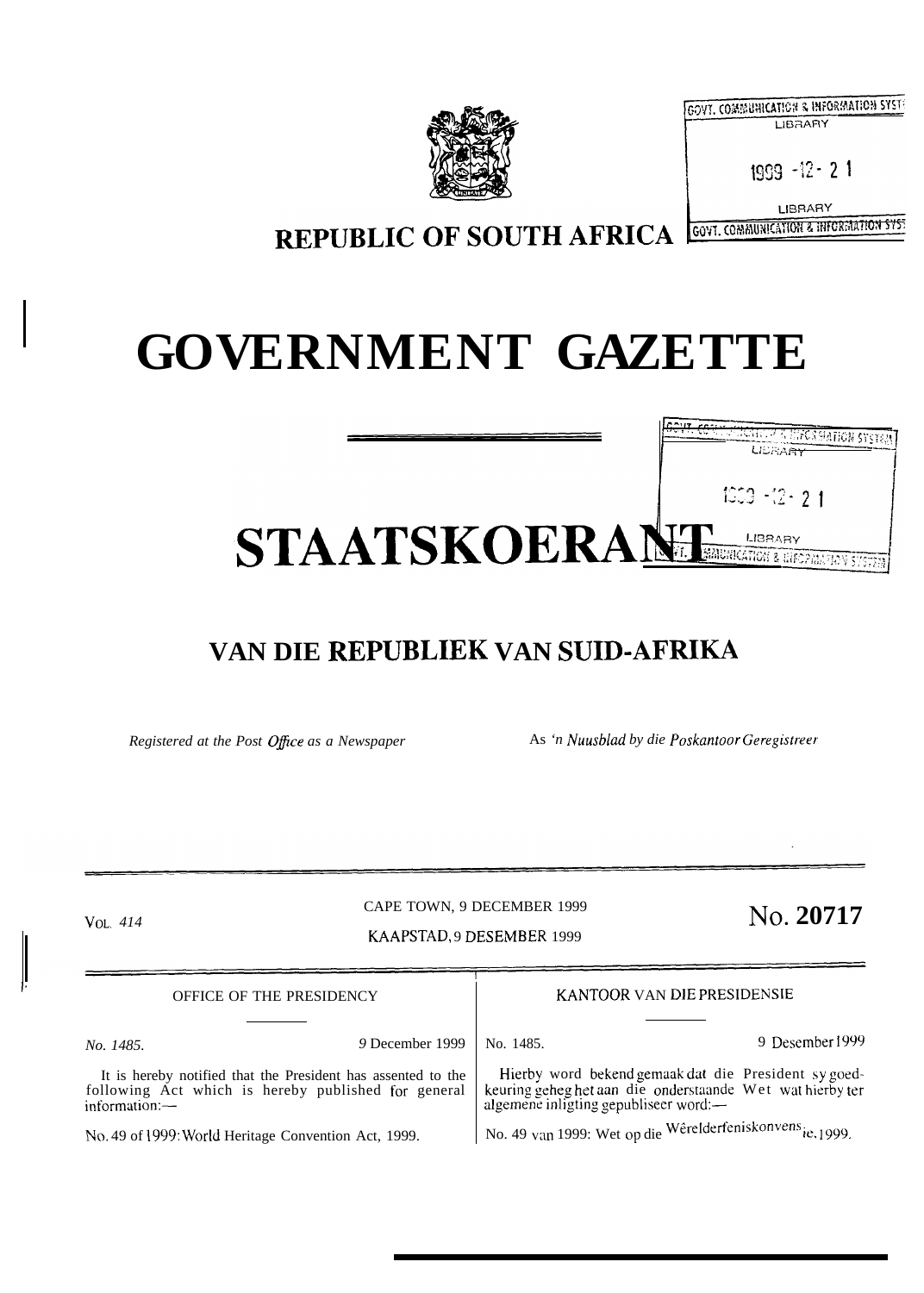## **ACT**

**To provide for—**

**the incorporation of the World Heritage Convention into South African law; the enforcement and implementation of the World Heritage Convention in South Africa; the recognition and establishment of World Heritage Sites; the establishment of Authorities and the granting of additional powers to existing organs of state; the powers and duties of such Authorities, especially those safeguarding the integrity of World Heritage Sites; where appropriate, the establishment of Boards and Executive Staff Components of the Authorities; integrated management plans over World Heritage Sites; land matters in relation to World Heritage Sites; financial, auditing and reporting controls over the Authorities; and to provide for incidental matters.**

#### **PREAMBLE**

**Recognising** that the cultural heritage and the natural heritage are among the priceless and irreplaceable possessions, not only of the Republic, but of humankind as a whole;

**Acknowledging** that the loss, through deterioration, disappearance or damage through inappropriate development of any of these most prized possessions, constitutes an impoverishment of the heritage of all the peoples of the world and, in particular, the people of South Africa,

**BE IT THEREFORE ENACTED by the Parliament of the Republic of South** Africa, as follows:

#### **CONTENTS OF ACT**

*Section*

#### **CHAPTER I**

5

#### **DEFINITIONS, OBJECTIVES, PRINCIPLES AND IMPLEMENTATION**

- **1.** Definitions
- **2.** Enactment of Convention as part of South African law
- **3.** Objectives of Act
- **4.** Fundamental principles<br>5. Enforcement and implement

10

**5.** Enforcement and implementation of Convention **6.** Identification and nomination of World Heritage Sites

#### **CHAPTER II**

#### **AUTHORITIES**

- **7.** Consultation prior to declaration or establishment of Authority
- **8.** Existing organ of state declared as Authority
- **9.** Establishment of new Authorities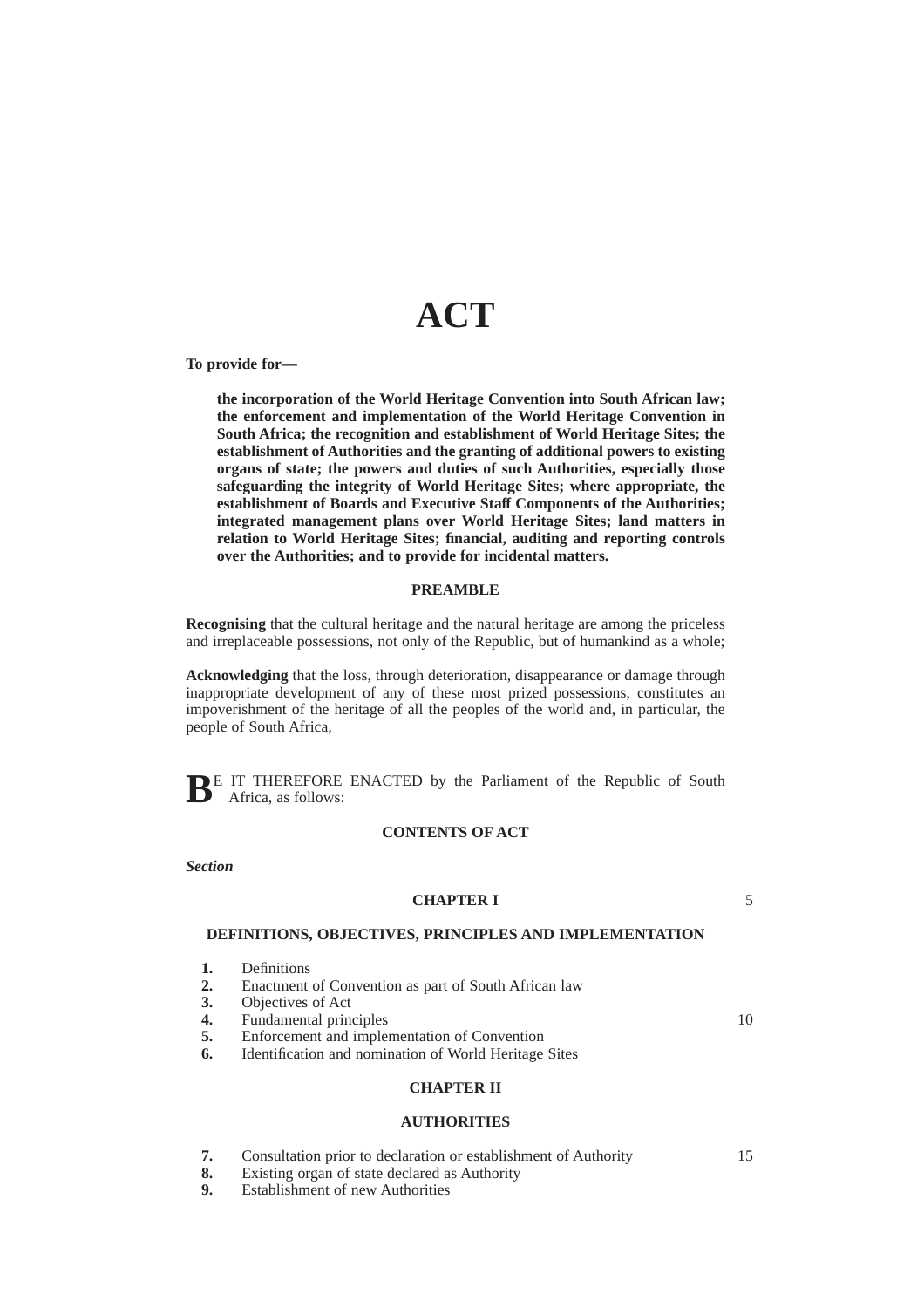- **10.** Organs of new Authorities
- **11.** Name of Authority
- **12.** Disestablishment of Authority and revocation of powers
- **13.** Powers and duties of Authorities

#### **CHAPTER III**

#### **BOARD AND EXECUTIVE STAFF COMPONENT**

- **14.** Establishment of Board for new Authority
- **15.** Powers and duties of Board of new Authority
- **16.** Terms of Employment of Board of new Authority
- **17.** Appointment of Executive Staff Component of new Authority
- **18.** Transfer of staff members where existing organ of state is declared as Authority
- **19.** Powers of Executive Staff Component of new Authority
- **20.** Terms of Employment of Executive Staff Component of new Authority

#### **CHAPTER IV**

#### **INTEGRATED MANAGEMENT PLANS**

- **21.** Preparation and implementation of integrated management plans
- **22.** Harmonisation of integrated management plans
- 
- 23. Objects of integrated management plans<br>24. Contents of integrated management plan 24. Contents of integrated management plans<br>25. Approval of integrated management plans
- **25.** Approval of integrated management plans **26.** Duration of integrated management plan
- **26.** Duration of integrated management plan
- **27.** Amendment or termination of integrated management plan by Minister
- **28.** Model integrated management plan

#### **CHAPTER V**

#### **LAND**

- **29.** Purchase of land for World Heritage Site purposes
- **30.** Expropriation of land for World Heritage Site purposes
- **31.** Transfer and alienation of movable or immovable property, and consolidation of land

| <b>CHAPTER VI</b> |  |
|-------------------|--|
|                   |  |

#### **FINANCES AND REPORTS**

**32.** Application of chapter **33.** Funding **34.** Security **35.** Expenditure of monies **36.** Annual financial plan **37.** Strategic plan **38.** Financial regulations **39.** Accounting **40.** Audit **41.** Report by Auditor-General **42.** Annual report 35 40

#### **CHAPTER VII**

#### **GENERAL**

| 43. Delegation                          | 45 |
|-----------------------------------------|----|
| <b>44.</b> Regulations                  |    |
| <b>45.</b> Short title and commencement |    |

**Schedule** World Heritage Convention

### 5

10

15

20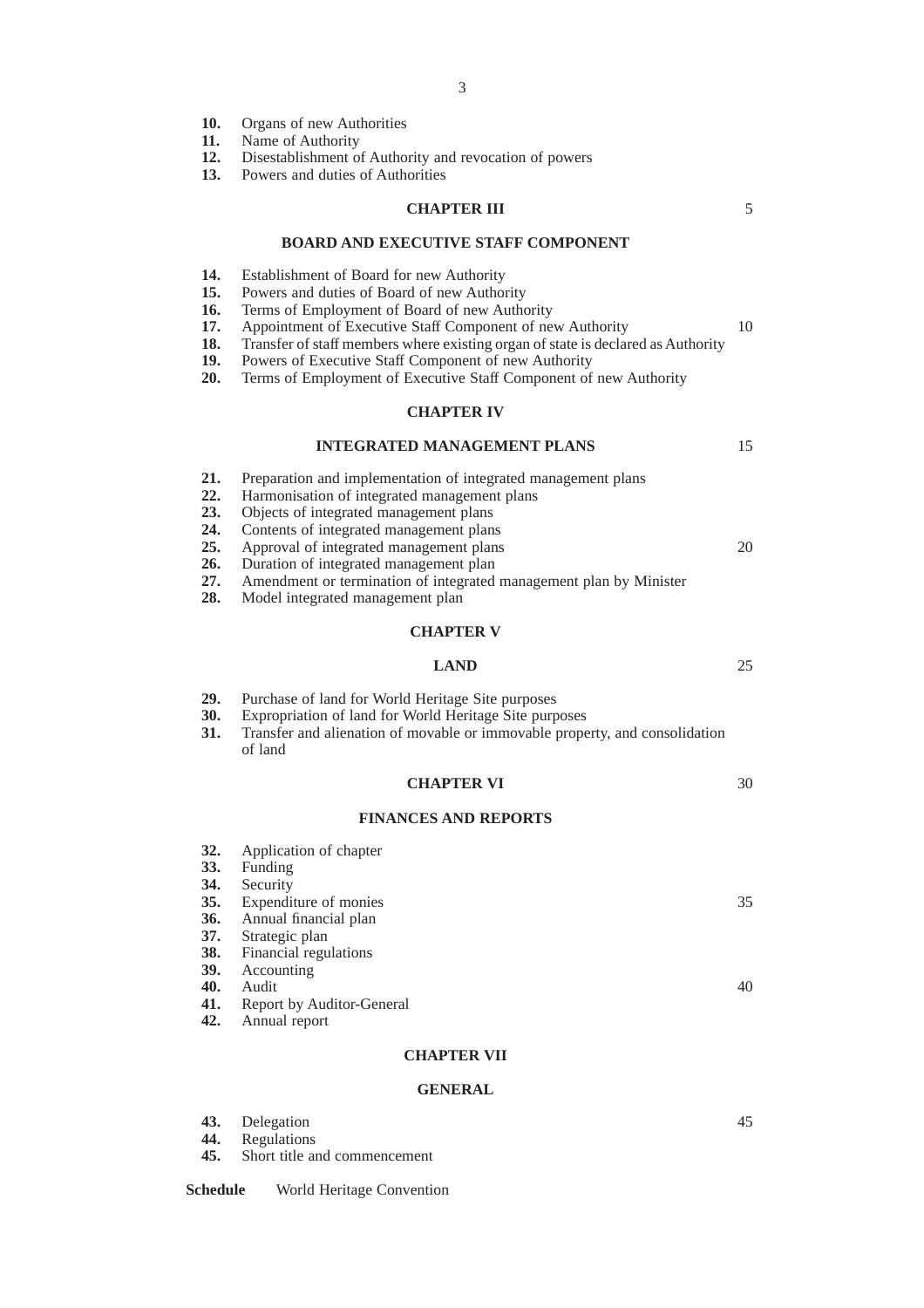#### **CHAPTER I**

#### **DEFINITIONS, OBJECTIVES, PRINCIPLES AND IMPLEMENTATION**

#### **Definitions**

**1.** In this Act, unless inconsistent with the context—

- (i) ''Authority'' means an existing Authority which is declared as an Authority in terms of section 8 or an Authority which is established in terms of section 9; 5
- (ii) ''Board'' means the Board referred to in section 14;
- (iii) ''Convention'', as well as ''World Heritage Convention'', means the Convention Concerning the Protection of the World Cultural and Natural Heritage, adopted by the General Conference of United Nations Education, 10 Scientific and Cultural Organization (Unesco) on 16 November 1972 and ratified by the Republic on 10 July 1997, a copy of which is set out in the Schedule;
- (iv) ''cultural heritage'' has the meaning given to it in Article 1 of the Convention;
- (v) ''Department'' means the Department of Environmental Affairs and Tourism; 15
- (vi) ''ecosystem'' has the meaning given to it in section 1 of the National Environmental Management Act, 1998 (Act No. 107 of 1998);
- (vii) ''environment'' has the meaning given to it in section 1 of the National Environmental Management Act, 1998;
- (viii) ''establishment date'' means the date determined by the Minister in terms of 20 section 8 or 9;
- (ix) ''Executive Staff Component'' has the meaning given to it in Chapter III;
- (x) ''historically disadvantaged persons'' means persons or categories of persons that were unfairly discriminated against on the basis of past legislation, policies, prejudice and stereotypes;

25

30

45

50

60

- (xi) ''integrated management plans'' has the meaning given to it in Chapter IV;
- (xii) ''MEC'' means the Member of the Executive Council responsible for environmental, cultural or heritage affairs, as the case may be, in the province concerned;
- (xiii) ''Minister'' means the Minister of Environmental Affairs and Tourism;
- (xiv) ''natural heritage'' has the meaning given to it in Article 2 of the Convention;
- (xv) ''Operational Guidelines''means the operational guidelines for the implementation of the Convention prepared by the World Heritage Committee;
- (xvi) ''pollution'' has the meaning given to it in section 1 of the National Environmental Management Act, 1998; 35
- (xvii) ''prescribe'' means prescribed by regulation in terms of this Act;
- (xviii) ''regulation'' means a regulation made in terms of this Act;
- (xix) ''sustainable development'' has the meaning given to it in section 4(2) of this Act;
- (xx) ''this Act'' includes the Convention, regulations and any notice issued under 40 this Act;
- (xxi) ''World Heritage Committee'' means the World Heritage Committee established in terms of Article 8 of the Convention;
- (xxii) ''World Heritage Fund'' means the World Heritage Fund established in terms of Article 15(1) of the Convention;
- (xxiii) ''World Heritage List'' means the World Heritage List established in terms of Article 11(2) of the Convention;
- (xxiv) ''World Heritage Site'' means any place in the Republic which—
	- *(a)* has been included on—
		- (i) the World Heritage List; or
		- (ii) the tentative list of the Republic referred to in Article  $121(a)(i)$  of the Operational Guidelines,

and is proclaimed by the Minister by notice in the *Gazette* to be a World Heritage Site; or

- *(b)* has been proclaimed by the Minister by notice in the *Gazette* to be a 55 special heritage site for management in accordance with this Act as if that site qualified under paragraph *(a)*—
	- (i) after consultation with the Minister affected by such a proclamation;
	- (ii) if applicable, after consultation with the relevant MEC; and
	- (iii) subject to a resolution of Parliament,

but such a special heritage site cannot be referred to as a World Heritage Site.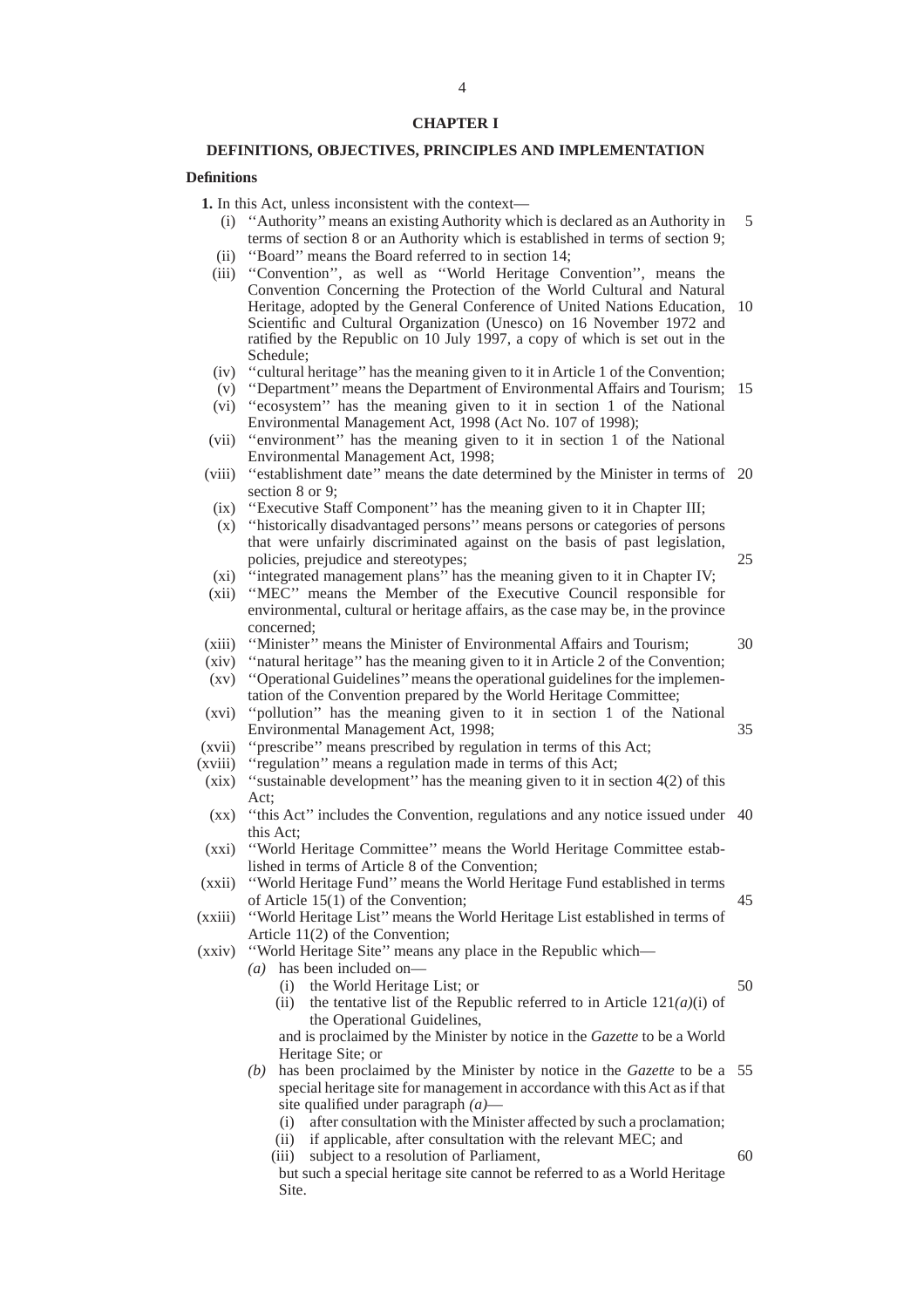#### **Enactment of Convention as part of South African law**

**2.** The Convention is enacted into law in the Republic.

#### **Objectives of Act**

- **3.** The objectives of this Act are to—
	- *(a)* provide for—
		- (i) the cultural and environmental protection and sustainable development of, and related activities within, World Heritage Sites; and
		- (ii) giving effect to the values of the Convention;
	- *(b)* make the Convention part of South African domestic law and to create a framework to ensure that the Convention and the Operational Guidelines are 10 effectively implemented in the Republic, subject to the Constitution and the provisions of this Act;
	- *(c)* promote, manage, oversee, market and facilitate tourism and related development in connection with World Heritage Sites in accordance with applicable law, the Convention and the Operational Guidelines in such a way 15 that the cultural and ecological integrity is maintained;
	- *(d)* ensure that everything done in terms of this Act conforms with the obligations of the Republic in terms of the Convention and the Operational Guidelines;
	- *(e)* ensure the identification and transmission to future generations of the cultural and natural heritage of the Republic;
		-
	- *(f)* ensure that effective and active measures are taken for the protection, conservation and presentation of the cultural and natural heritage of the Republic;
	- *(g)* encourage investment and innovation in connection with World Heritage Sites:

25

55

20

5

- *(h)* encourage job creation in connection with World Heritage Sites;
- *(i)* promote the development of culturally, environmentally and, if applicable, economically sustainable projects in connection with World Heritage Sites; and
- *(j)* promote empowerment and advancement of historically disadvantaged 30 persons in projects related to World Heritage Sites.

#### **Fundamental principles**

**4.** (1) For purposes of this Act, the fundamental principles listed in the following paragraphs are recognised by the State and apply throughout the Republic to the actions of all organs of State and Authorities in relation to World Heritage Sites, subject to 35 applicable law, including, without limitation, the National Environmental Management Act, 1998, and the National Heritage Resources Act, 1999 (Act No. 29 of 1999), but in the event of any conflict between the principles of this Act and the said Acts, the provisions of the said Acts prevail:

- *(a)* cultural and natural heritage management must be sensitive to the people and 40 their needs and must equitably serve their physical, psychological, developmental, cultural and social interests;
- *(b)* development must be socially, culturally, environmentally and economically sustainable;
- *(c)* equitable access to World Heritage Sites must be pursued and special 45 measures must be taken to ensure access thereto by historically disadvantaged persons;
- *(d)* the participation of all interested and affected parties in the governance of cultural and natural heritage must be promoted;
- *(e)* all people must have the opportunity to develop the understanding, skills and 50 capacity necessary for achieving equitable and effective participation;
- *(f)* participation by vulnerable and historically disadvantaged persons must be ensured;
- *(g)* decisions must take into account the interests, needs and values of all interested and affected parties;
- *(h)* community well-being and empowerment must be promoted through cultural and natural heritage education, the raising of cultural and natural heritage awareness, the sharing of knowledge and experience and other appropriate means;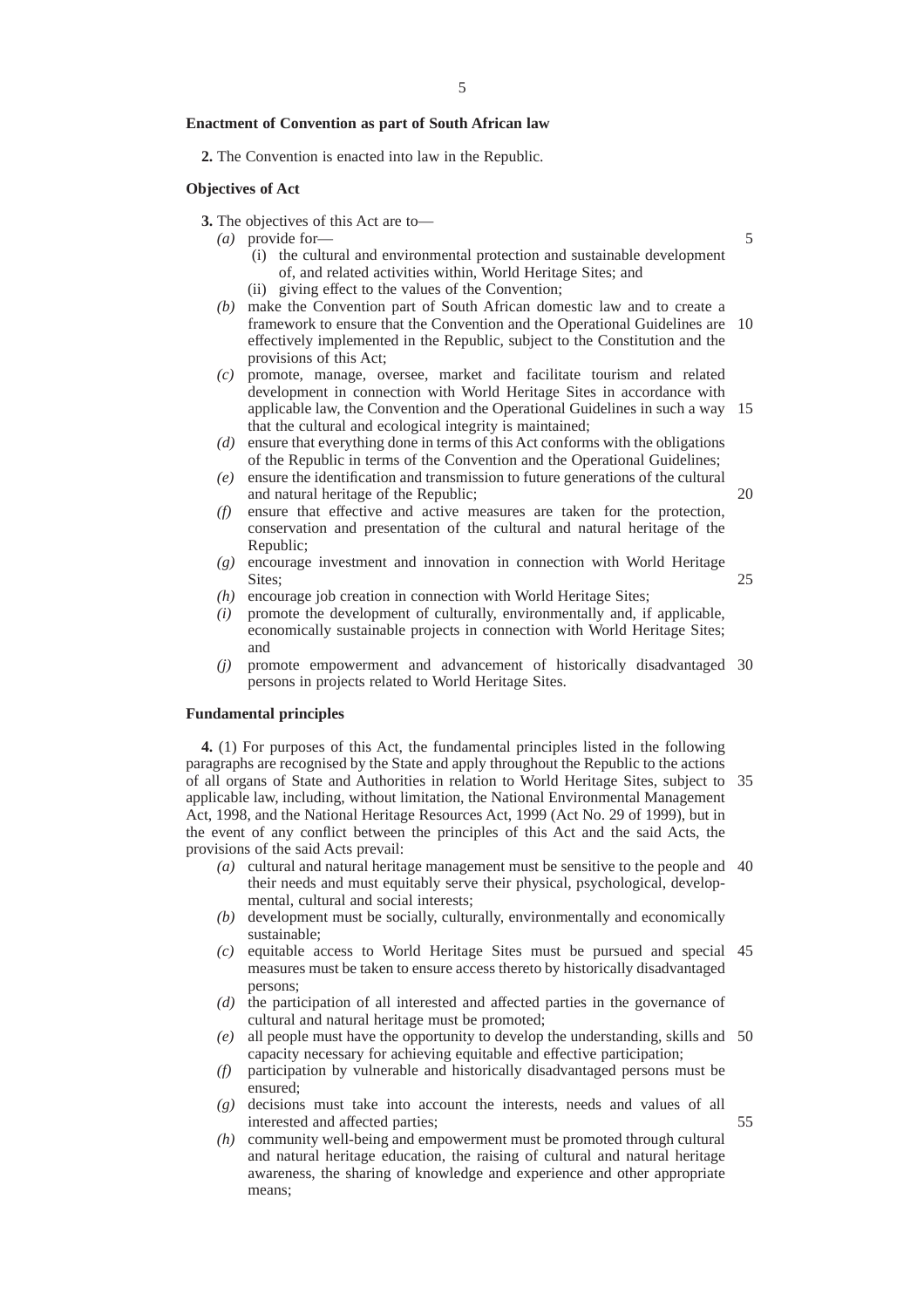- *(i)* the social, economic, cultural and natural heritage consequences of activities, including disadvantages and benefits, must be considered;
- *(j)* decisions must be taken in an open and transparent manner, and access to information must be provided in accordance with applicable law;
- *(k)* there must be intergovernmental co-ordination and harmonisation of policies, legislation and actions relating to the cultural and natural heritage; 5
- *(l)* actual or potential conflicts of interest between—
	- (i) organs of state;
	- (ii) an organ of state and an Authority; or
	- (iii) Authorities,

10

- should be resolved through appropriate conflict resolution procedures and the principles of co-operative government in accordance with the Constitution;
- *(m)* policy, administrative practice and legislation and the interpretation of existing legislation relating to the cultural and natural heritage must promote the integration of these resources in provincial, urban and rural planning and 15 social and economic development;
- *(n)* global and international responsibilities relating to the cultural and natural heritage must be discharged in the national interest;
- *(o)* the cultural and natural heritage is held in public trust for the people, the beneficial use of cultural and environmental resources must serve the public 20 interest and the cultural and natural heritage must be protected as the common heritage of the people; and
- *(p)* sensitive, vulnerable, highly dynamic or stressed ecosystems, such as coastal shores, dolomitic land and ridges, estuaries, wetlands, and similar systems require specific attention in management and planning procedures, especially 25 where they are subject to significant human resource usage and development pressure.

(2) For the purposes of this Act, sustainable development of World Heritage Sites includes that—

- *(a)* the unnatural disturbance of ecosystems and loss of biological diversity are 30 avoided, or, where they cannot be avoided, are mitigated;
- *(b)* pollution and degradation of the environment are avoided, or, where they cannot be avoided, are mitigated;
- *(c)* the unnatural disturbance of landscapes and sites that constitute the cultural and natural heritage of the Republic is avoided, or, where it cannot be avoided, 35 is mitigated, and that the cultural and natural heritage of the Republic must be enhanced;
- *(d)* waste is avoided, or, where it cannot be avoided, minimised and re-used or recycled where possible and otherwise disposed of in a responsible manner;
- *(e)* the use and exploitation of non-renewable natural resources is responsible and 40 equitable, and takes into account the consequences of the depletion of the resource;
- *(f)* the development, use and exploitation of renewable resources and the ecosystems of which they are part do not exceed the level beyond which their integrity is jeopardised;
- *(g)* a risk-averse and cautious approach is applied, which takes into account the limits of current knowledge about the consequences of decisions and actions;
- *(h)* negative impacts on the environment and on the environmental rights of the people must be anticipated and prevented, and where they cannot be prevented, must be mitigated;
- 50

45

- *(i)* cultural and natural heritage may promote reconciliation, understanding and respect, and contribute to the development of a unifying South African identity; and
- *(j)* cultural and natural heritage management must guard against the use of this heritage for purposes of threatening a culture based on equality and freedom 55or for party-political gain.

#### **Enforcement and implementation of Convention**

**5.** The Minister is responsible for enforcing and implementing this Act and the Convention in the Republic, including—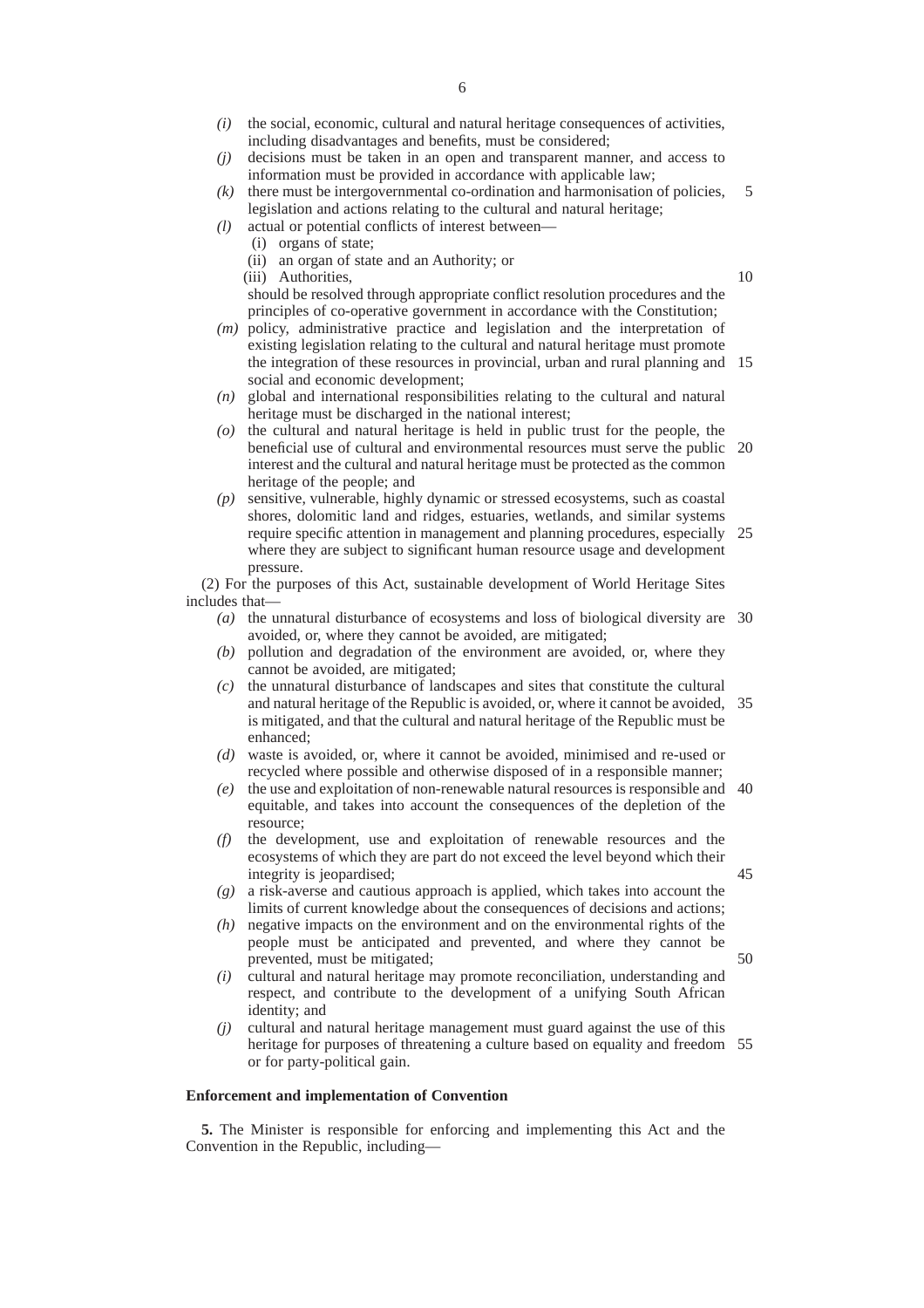- *(a)* after consultation with the relevant provinces and other organs of state concerned, submitting an inventory as described in Article 11 of the Convention;
- *(b)* publishing such particulars as may be prescribed of any new World Heritage Site in the *Gazette* within a reasonable period of time;
- *(c)* applying to the World Heritage Committee for international assistance in terms of Article 13 and Part V of the Convention;
- *(d)* entering into agreements in terms of Article 13 of the Convention;
- *(e)* making applications to the World Heritage Fund and overseeing the proper use of any financing obtained in terms of the Convention;
- *(f)* preparing reports as required by Article 29 of the Convention after due consultation with the provinces and organs of state concerned;
- *(g)* disseminating information related to the Convention and reports from Convention meetings;
- *(h)* initiating steps regarding research, education, training, awareness raising and 15 capacity building; and
- *(i)* ensuring public participation.

#### **Identification and nomination of World Heritage Sites**

**6.** (1) The Minister is responsible for the procedure relating to the nomination of World Heritage Sites in accordance with this Act, the Convention and the Operating 20 Guidelines.

(2) The Department or a body determined by the Minister must identify places of potential cultural or natural heritage and investigate the desirability of nominating such places for inclusion on the World Heritage List.

(3) Any person may submit a proposal in writing to the Department or, if it is in 25 existence, the body referred to in subsection (2), for a place in the Republic to be nominated for inclusion on the World Heritage List.

(4) The Minister may determine the format and procedures for—

- *(a)* the proposal referred to in subsection (3);
- *(b)* an investigation into such proposal; and
- *(c)* the nomination of any place in the Republic for inclusion on the World Heritage List.

(5) A written motivation for the declaration of a place as a World Heritage Site must be prepared and kept by the Department in accordance with the requirements of the Convention and the Operating Guidelines.

#### **CHAPTER II**

#### **AUTHORITIES**

#### **Consultation prior to declaration or establishment of Authority**

**7.** (1) The Minister must consult with the Minister of Arts, Culture, Science and Technology and with interested parties before acting in terms of section 8 or 9, which 40 consultation, in the case of interested parties, may be in the form of public hearings and must include consultation with representatives from the relevant affected—

- *(a)* provinces;
- *(b)* local governments;
- *(c)* cultural authorities;
- *(d)* nature conservation authorities;
- *(e)* heritage authorities; and
- *(f)* other organs of state.

(2) The consultation with interested parties referred to in subsection (1) must be in a manner that the Minister considers to be appropriate, including—

- *(a)* calling on interested parties to participate in the public hearings referred to in subsection (1); and
- *(b)* specifying particulars of the consultation process by notice in the *Gazette*, in at least two nationally distributed newspapers, appropriate local newspapers and radio stations.

(3) The Minister must, after consultation in terms of subsection (1), but before acting in terms of section 8 or 9, if applicable, notify—

30

5

10

35

45

50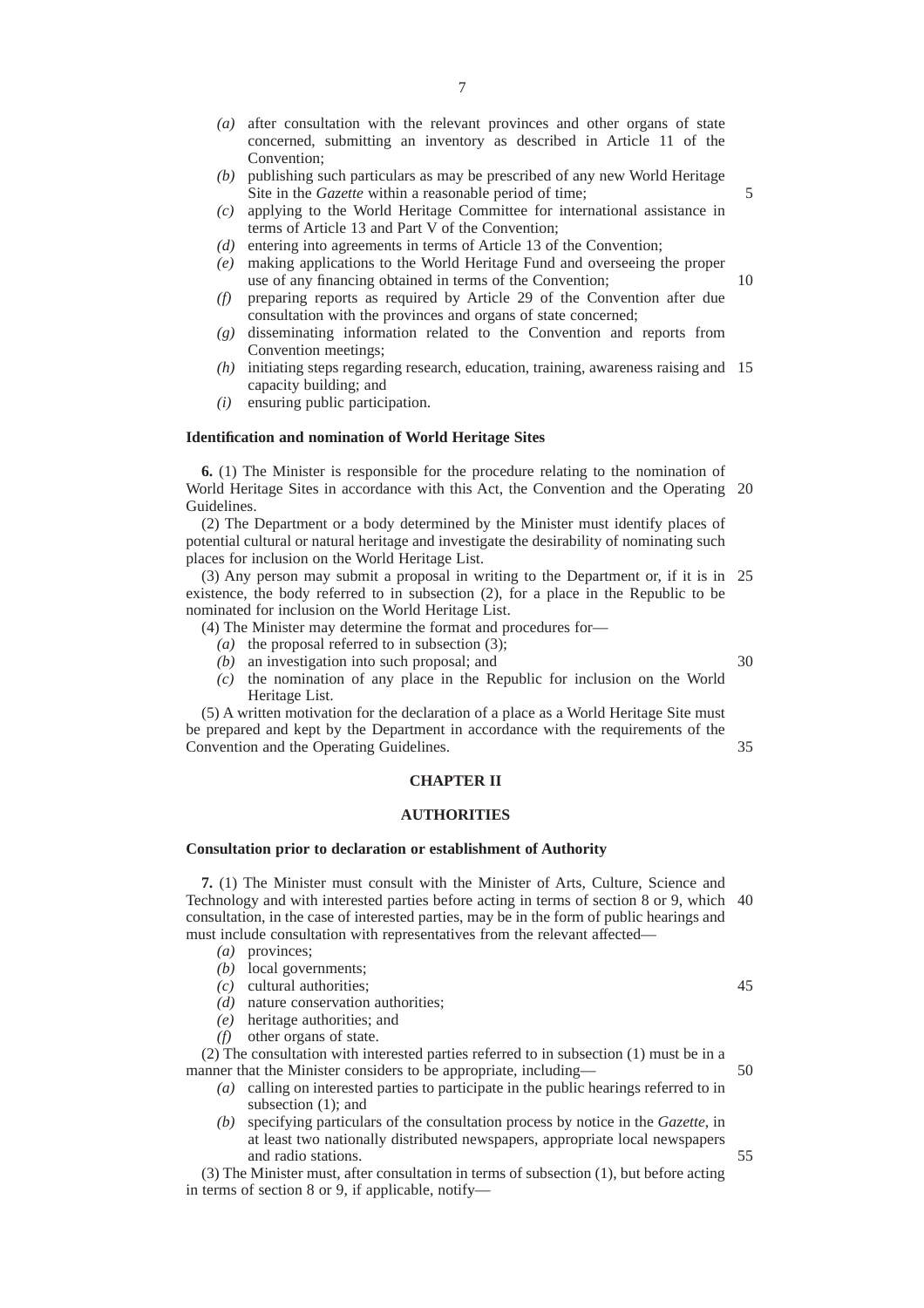- *(a)* the owner of the area affected by the proposed action;
- *(b)* the mortgage holder, the occupier and any other person with a registered interest in the area affected by the proposed action; and
- *(c)* cultural, nature conservation, heritage and similar public interest bodies with an interest in the area affected by the proposed action.

5

(4) The notification referred to in subsection (2) must be effected by notice in the *Gazette*, in at least two nationally distributed newspapers, appropriate local newspapers and radio stations.

#### **Existing organ of state declared as Authority**

**8.** Where an existing organ of state is already lawfully managing or involved in a 10 World Heritage Site, the Minister may, after consultation with the relevant affected MEC or Minister, if applicable, by notice in the *Gazette*—

- *(a)* declare that such organ of state is an Authority under this Act which is a juristic person with the capacity to sue and be sued in its own name;
- *(b)* give or impose such additional powers or duties referred to in section 13 to 15 that organ of state in relation to that World Heritage Site.

#### **Establishment of new Authorities**

**9.** The Minister may, by notice in the *Gazette*, establish an Authority which is a juristic person with the capacity to sue and be sued in its own name, with so much of the powers and duties set out in this Act, as the Minister may determine. 20

#### **Organs of new Authorities**

**10.** An Authority established in terms of section 9 may exercise its powers and duties through a Board or an Executive Staff Component or both, as the Minister may determine by notice in the *Gazette*.

#### **Name of Authority**

**11.** The Minister may, by notice in the *Gazette*, determine a name for an Authority.

#### **Disestablishment of Authority and revocation of powers**

**12.** (1) An Authority referred to in section 9 must only be disestablished in terms of a resolution by Parliament.

(2) The Minister may, at any time, investigate the performance by an Authority of its 30 powers and duties in terms of this Act, the Convention or the Operational Guidelines.

(3) As part of any such investigation, the Minister must afford the Authority the opportunity of refuting any allegations against it.

(4) If that investigation reveals that an Authority is not performing its functions properly, the Minister must submit a report to Parliament for consideration by the 35 National Assembly and the National Council of Provinces.

(5) If the National Assembly and the National Council of Provinces pass a resolution amending, suspending, revoking or terminating the powers of such an Authority or disestablishing it, the Minister must give effect to such a resolution by notifying that Authority accordingly.

(6) Where an Authority is disestablished in terms of this section, the Minister must ensure that—

*(a)* the assets of the Authority are protected; and

*(b)* the resolutions of the National Assembly and the National Council of Provinces are published in the Gazette for public information.

#### **Powers and duties of Authorities**

**13.** (1) In the case where an Authority controls one or more World Heritage Sites, the Minister may, by notice in the *Gazette*, give some or all of the following powers to an Authority over one or more specified World Heritage Sites, namely to—

25

40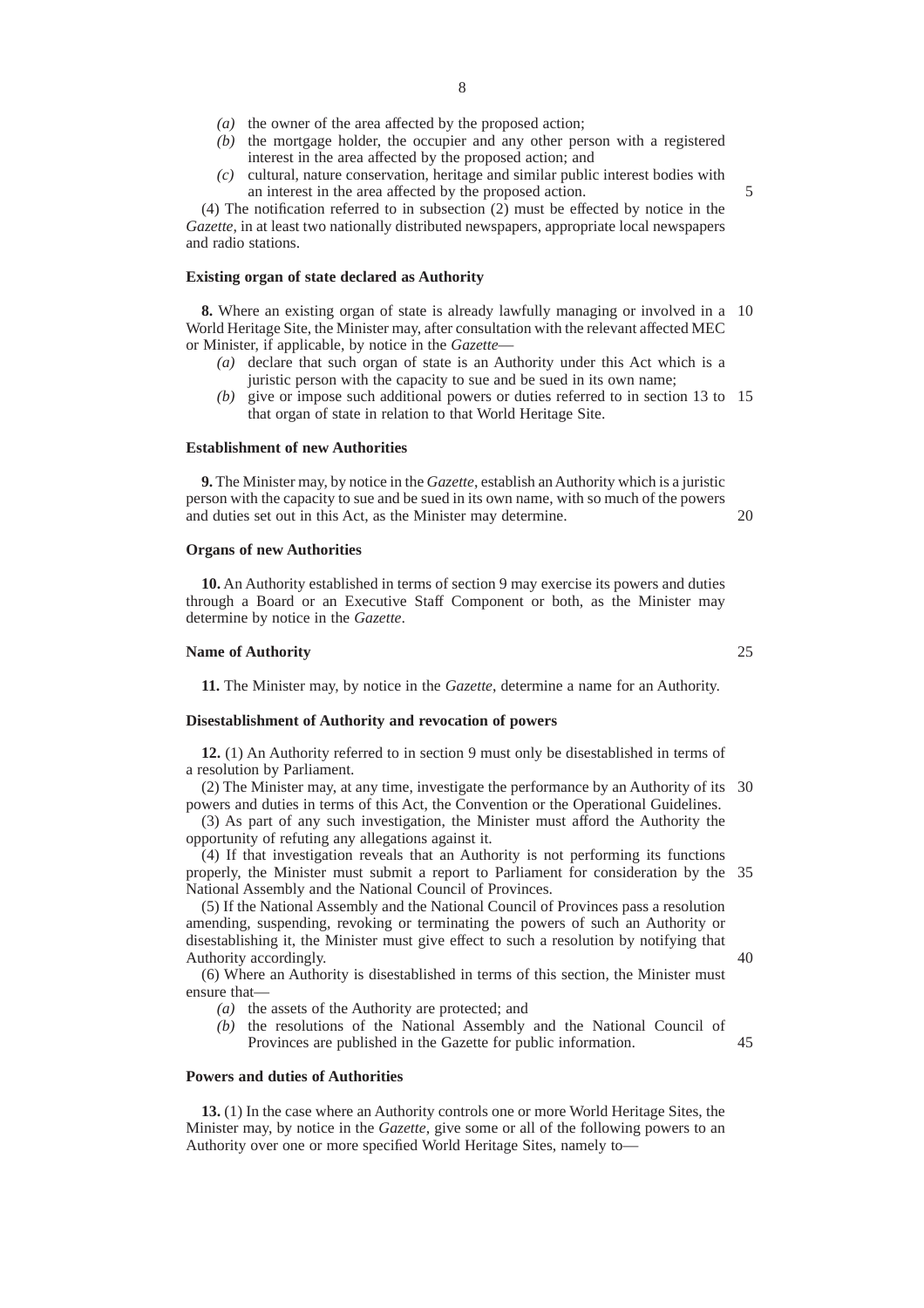- *(a)* implement the Convention, including to ensure—
	- (i) the identification, protection, conservation, presentation and transmission of the cultural and natural heritage to future generations; and
	- (ii) that effective and active measures are taken for the effective protection, conservation and presentation of the cultural and natural heritage;
- *(b)* exercise all the powers reasonably necessary to fulfil the duties of an Authority spelled out in subsection (2);
- *(c)* liaise with relevant cultural, nature conservation and similar authorities on a local, provincial, national and, with the consent of the Department, international level;
- *(d)* conserve, manage, promote, facilitate and monitor cultural and natural heritage;
- *(e)* manage cultural and natural heritage in accordance with all applicable national and provincial legislation, policies and management plans;
- *(f)* negotiate land claims over—
	- (i) State land with claimants, in consultation with the Department of Land Affairs, in terms of the Restitution of Land Rights Act, 1994 (Act No. 22 of 1994), and settle any such claims, with the approval of the Minister for Agriculture and Land Affairs or his or her delegate; or
	- (ii) private land forming part of or affecting World Heritage Sites or land 20 affecting World Heritage Sites, with the owner, and settle any such claims;
- *(g)* enter into agreements, subject to section 217 of the Constitution, with any person for the provision of goods and services, including the performance of powers and duties of the Authority, but the Minister may prescribe the 25 procedure to be adopted in procuring and negotiating such agreements, or in any particular matter determine that an agreement requires his or her prior written approval;
- *(h)* acquire land or rights in land by contract, donation or otherwise;
- *(i)* charge fees, rent or other consideration for—
	- (i) any function it fulfils; or
	- (ii) any right it grants;
- *(j)* use for gain or reward any movable and immovable asset under its control, subject to all applicable law, where such asset is not required by the Authority for the fulfilment of its functions, but such movable and immovable property, 35 as listed in the nomination file for the World Heritage Site, may not be alienated, leased or encumbered without the prior written approval of the Minister;
- *(k)* undertake, or cause to be undertaken, research or investigations relevant to a World Heritage Site; 40
- *(l)* co-ordinate with—
	- (i) the relevant tribunals under the Development Facilitation Act, 1995 (Act No. 67 of 1995), if applicable; or
	- (ii) similar bodies or relevant planning authorities, on a national, provincial and local level,

in order to expedite sustainable development in World Heritage Sites and to ensure that development takes place in accordance with all applicable laws and procedures;

- *(m)* initiate, assist, comment on or facilitate any application under the Development Facilitation Act, 1995, or other applicable development, planning or 50 management law relating to or affecting a World Heritage Site;
- *(n)* with the consent of the Minister, perform any function, on contractually agreed terms that are fair in relation to the obligations imposed on an Authority, at the request of—
	- (i) a national government department;
	- (ii) an institution or statutory body;
	- (iii) another country;
	- (iv) a province;
	- (v) a regional council;
	- (vi) a local government; or
	- (vii) any other entity or person approved by the Minister;
- *(o)* employ persons or entities on a permanent or temporary basis;

15

10

5

30

- 60
- 55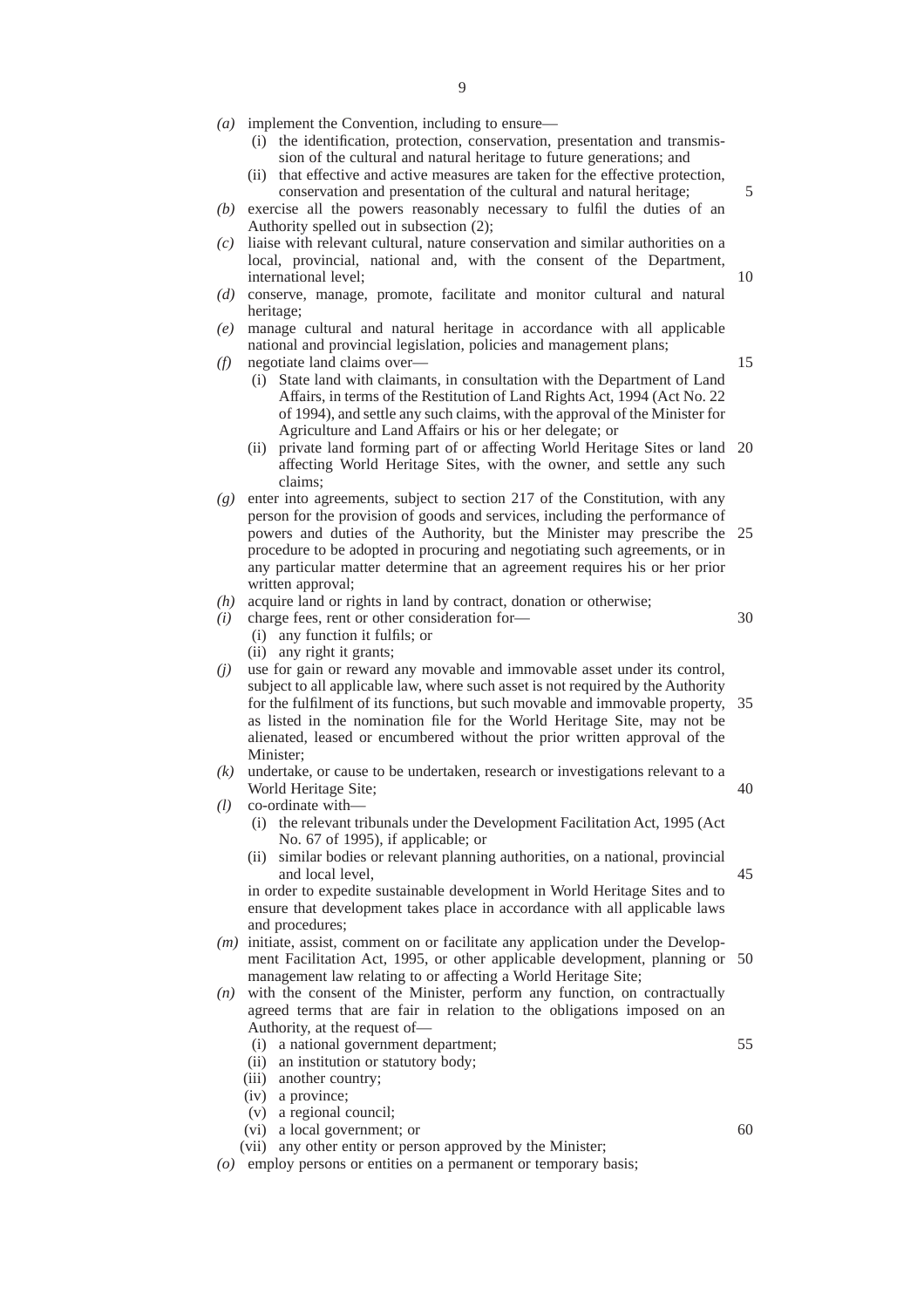- *(q)* establish committees and subcommittees and otherwise arrange its internal affairs in a manner it deems necessary;
- *(r)* enter into contracts in an open and transparent manner regarding cultural development or nature conservation with a competent national, provincial or local government or private nature conservation entity, with the necessary administrative capacity and resources; and 5

10

15

25

55

*(s)* do all things incidental or reasonably necessary for the proper fulfilment of paragraphs *(a)* to *(r)*.

(2) An Authority has, unless the Minister prescribes otherwise, the following duties in connection with a World Heritage Site under its control, namely to—

- *(a)* develop measures for the cultural and environmental protection and sustainable development of, and related activities within, World Heritage Sites and to ensure that the values of the Convention are given effect to;
- *(b)* promote, manage, oversee, market and facilitate tourism and related development in connection with World Heritage Sites in accordance with applicable law, the Convention and the Operational Guidelines in such a way that the cultural and ecological integrity are maintained;
- *(c)* identify cultural and natural heritage that must be transmitted to future 20 generations;
- *(d)* take effective and active measures for the protection, conservation and presentation of the cultural and natural heritage;
- *(e)* facilitate steps that encourage investment and innovation;
- *(f)* facilitate programmes that encourage job creation;
- *(g)* take measures that ensure that the values of the Convention are promoted;
- *(h)* establish and implement the Integrated Management Plan;
- *(i)* initiate steps regarding research, education, training, awareness raising and capacity building; and
- *(j)* liaise with, and be sensitive to, the needs of communities living in or near 30 World Heritage Sites.

(3) In giving the powers referred to in subsection (1) to an Authority established in terms of section 9, the Minister must specify the powers which must be exercised by either the Board or the Executive Staff Component, or both, as the case may be.

(4) The Minister may, by notice in the *Gazette*, publish model rules to be used as a 35 guideline by Authorities.

#### **CHAPTER III**

#### **BOARD AND EXECUTIVE STAFF COMPONENT**

#### **Establishment of Board for new Authority**

**14.** (1) The Minister may, by notice in the *Gazette*, establish a Board for an Authority 40 established in terms of section 9, subject to subsection (2).

(2) Before the Minister establishes a Board in terms of subsection (1), the Minister must—

- *(a)* invite nominations by notice in the *Gazette* and in at least two nationally distributed newspapers; and 45
- *(b)* stipulate in such invitation the procedures to be adopted regarding such nominations.

(3) A Board may not have less than five and not more than nine members.

(4) The Minister must ensure that the Board is broadly representative and multidisciplinary, with members who may make a contribution towards the proper 50 functioning of the Authority, and may include, without limitation, representatives from—

- *(a)* national Government;
- *(b)* provincial government departments and cultural or nature conservation authorities;
- *(c)* directly affected adjacent communities;
- *(d)* heritage bodies;
- *(e)* organised business;
- *(f)* affected adjacent tribal authorities;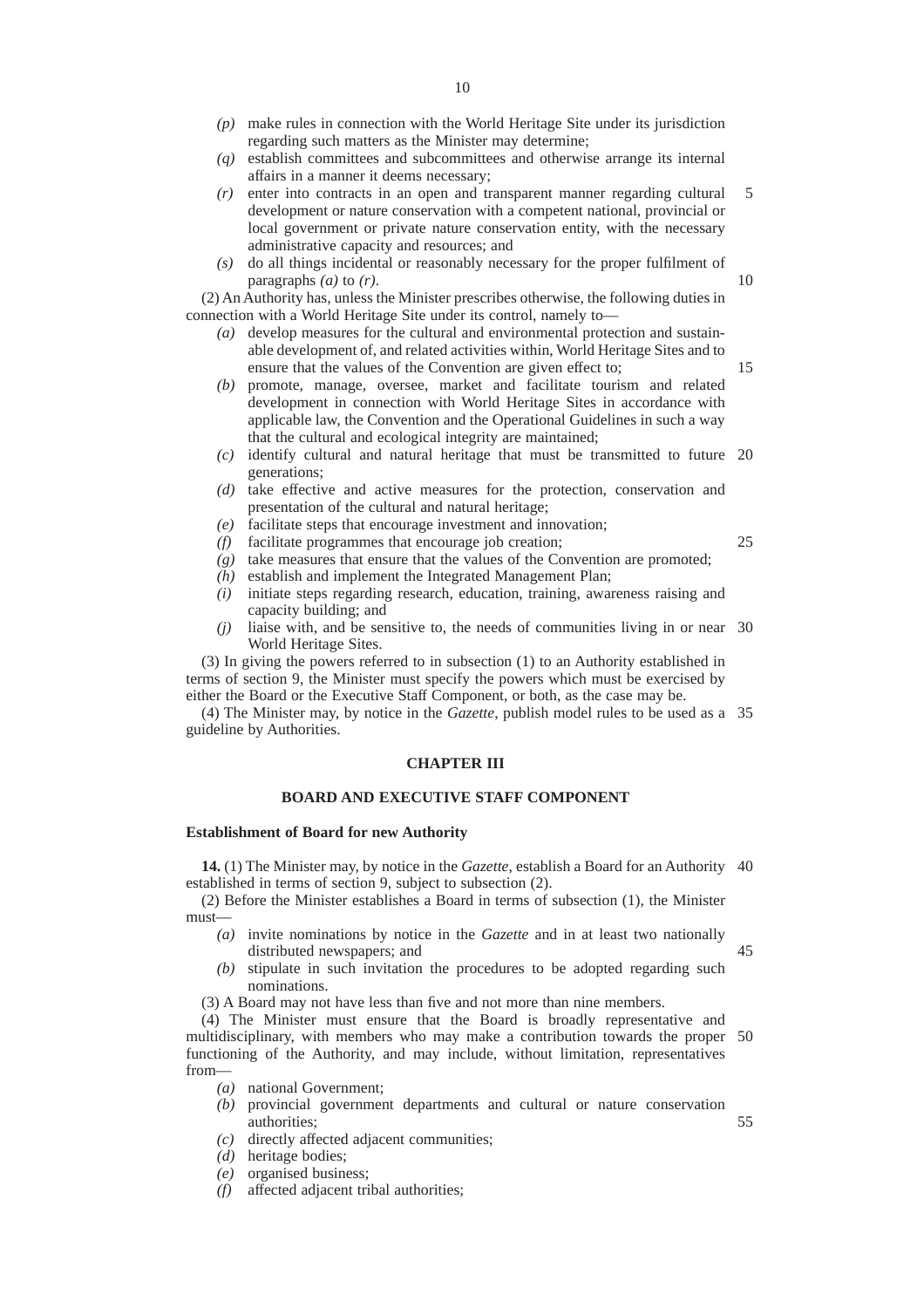- *(g)* nature conservation bodies;
- *(h)* cultural organisations;
- *(i)* non-governmental organisations;
- *(j)* scientific or academic expert bodies;
- *(k)* local authorities;
- *(l)* private landowners; and
- *(m)* international cultural or nature conservation bodies.

#### **Powers and duties of Board of new Authority**

**15.** (1) With regard to the Authority for which a Board is established, the Board has the powers reasonably necessary to—

- *(a)* be responsible for the policy of, and general oversight over, that Authority;
- *(b)* provide directions to the Executive Staff Component of that Authority;
- *(c)* monitor the activities of the Executive Staff Component of that Authority to ensure compliance with this Act; and
- *(d)* co-ordinate with Boards of other Authorities.

(2) The Minister may give to a Board any of the powers referred to in section 13, in addition to the powers referred to in subsection (1).

(3) The Minister may review decisions, actions and policies of the Board.

#### **Terms of employment of Board of new Authority**

**16.** (1) The Minister may prescribe matters relating to the terms of employment of the 20 Board, including—

- *(a)* term of office, service conditions and remuneration of Board members;
- *(b)* filling of vacancies on the Board and resignation or removal from office of Board members; and
- *(c)* the size of the Board and the number of Board members required to constitute 25 a quorum at a meeting.

(2) The Board may, subject to the approval of the Minister, delegate and assign its powers and duties, excluding the power with regard to policy.

#### **Appointment of Executive Staff Component of new Authority**

**17.** (1) The Board must appoint an Executive Staff Component for an Authority 30 established in terms of section 9.

(2) The Executive Staff Component of an Authority established in terms of section 9 must be under the control and supervision of a Chief Executive Officer, who is nominated by the Board and appointed by the Minister.

(3) The Board must ensure that the Executive Staff Component is broadly 35 representative and multidisciplinary, with members qualified to make a substantial contribution towards the effective day-to-day and long-term functioning of the Authority, and may include members who are skilled in matters relating to—

- *(a)* finances;
- *(b)* business acumen;
- *(c)* cultural heritage;
- *(d)* natural heritage;
- *(e)* tourism;
- *(f)* project management;
- *(g)* marketing;
- *(h)* community involvement; and
- *(i)* legal matters.

(4) The Minister may prescribe whether or not the Executive Staff Component and other employees of an Authority established in terms of section 9 are subject to the provisions of, and the directives, rules and policies made under, the Public Service Act, 50 1994 (Proclamation 103 of 1994).

(5) Where the Minister prescribes that the provisions, directives, rules and policies referred to in subsection (4) do not apply to an Authority, the Minister must, with the concurrence of the Minister of Finance, prescribe the conditions of employment applicable to the Executive Staff Component or other employees of an Authority 55established in terms of section 9, including, without limitation, regulations regarding vacation of office, resignation, removal from office and remuneration.

40

45

5

10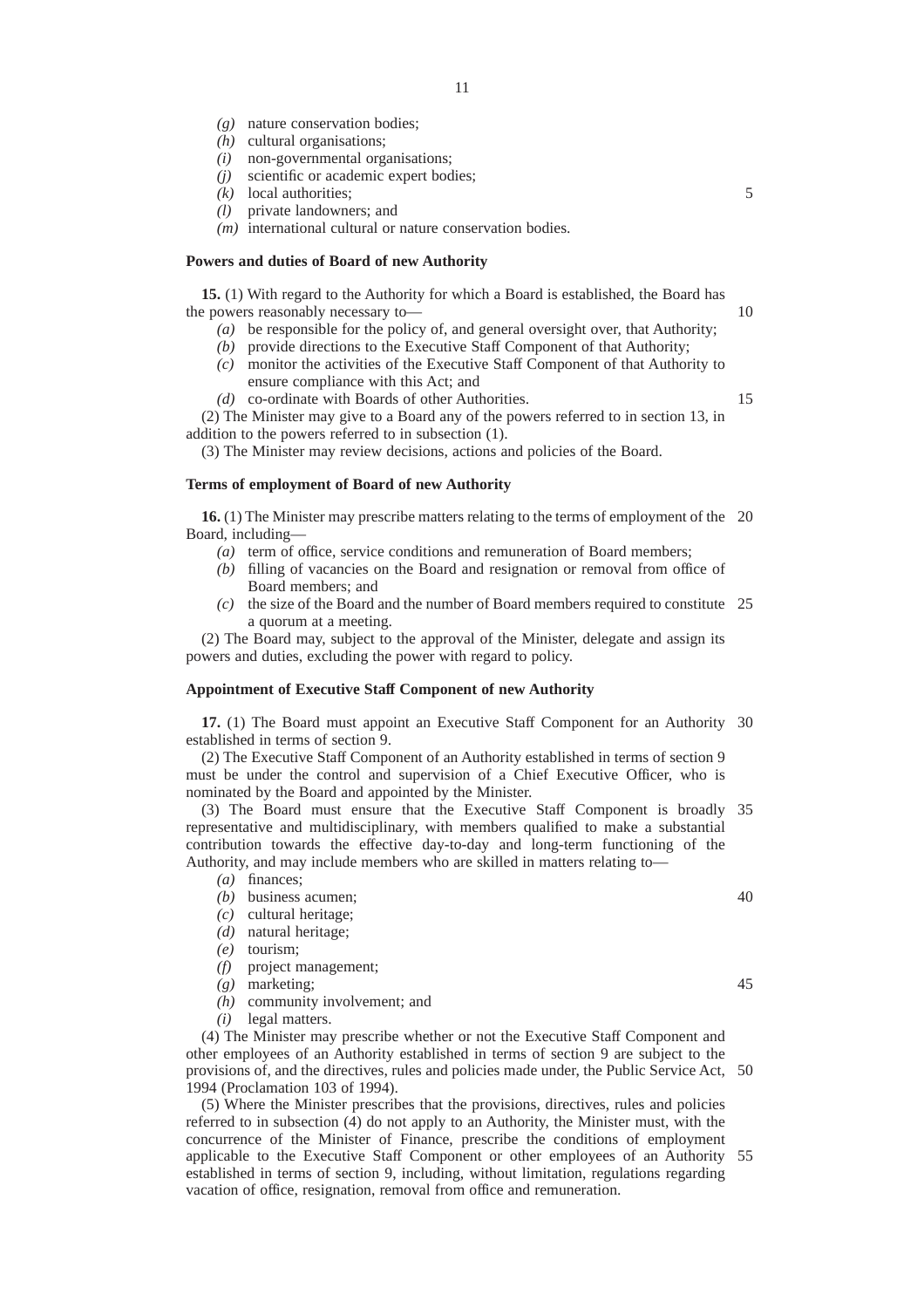#### **Transfer of staff members where existing organ of state is declared as Authority**

**18.** Subject to applicable law, a staff member of an organ of state referred to in section 8 may, without interrupting his or her service or any change to accrued employment rights, benefits and obligations, be transferred to be a staff member in a similar position in an Authority established in terms of section 8.

#### **Powers of Executive Staff Component of new Authority**

**19.** (1) An Executive Staff Component has all the necessary powers to be responsible for the effective day-to-day management and functioning of an Authority.

(2) The Minister may, in addition to the powers referred to in subsection (1), give any power referred to in section 13 to an Executive Staff Component. 10

#### **Terms of employment of Executive Staff Component of new Authority**

**20.** (1) The Minister may prescribe matters relating to the functioning of the Executive Staff Component, subject to section 17(4).

(2) The Executive Staff Component may delegate and assign any of its functions.

#### **CHAPTER IV**

#### **INTEGRATED MANAGEMENT PLANS**

#### **Preparation and implementation of integrated management plans**

**21.** (1) Every Authority must prepare and implement an integrated management plan for the World Heritage Site under its control to fulfil Articles 4 and 5 of the Convention. (2) An Authority must conduct its affairs in accordance with an integrated 20 management plan.

#### **Harmonisation of integrated management plans**

**22.** In preparing an integrated management plan, an Authority must have due regard for, and seek to integrate and harmonise that integrated management plan with the requirements of the Convention and the Operational Guidelines, and with applicable— 25

- *(a)* plans in terms of the National Environmental Management Act, 1998, the National Heritage Resources Act, 1999, the Cultural Institutions Act, 1998 (Act No. 119 of 1998), the Development Facilitation Act, 1995, and the National Parks Act, 1976 (Act No. 57 of 1976);
- *(b)* provincial government planning and development plans;
- *(c)* regional planning and development plans;
- *(d)* local government planning and development plans; and
- *(e)* existing planning and development plans of an existing organ of state referred to in section 8.

#### **Objects of integrated management plans**

**23.** The object of every integrated management plan is to ensure the protection and management of the World Heritage Site concerned in a manner that is consistent with the objectives and principles of this Act.

#### **Contents of integrated management plans**

**24.** In addition to the requirements of the Convention, the Operational Guidelines and 40 the directives of the Minister for a plan of this nature, every integrated management plan must contain, at least—

- *(a)* a co-ordinated policy framework;
- *(b)* such planning measures, controls and performance criteria as may be prescribed;
- *(c)* a programme for the implementation of the plan;
- *(d)* procedures for public participation;
- *(e)* procedures for participation by nature conservation, tourism and other relevant experts;

15

30

35

45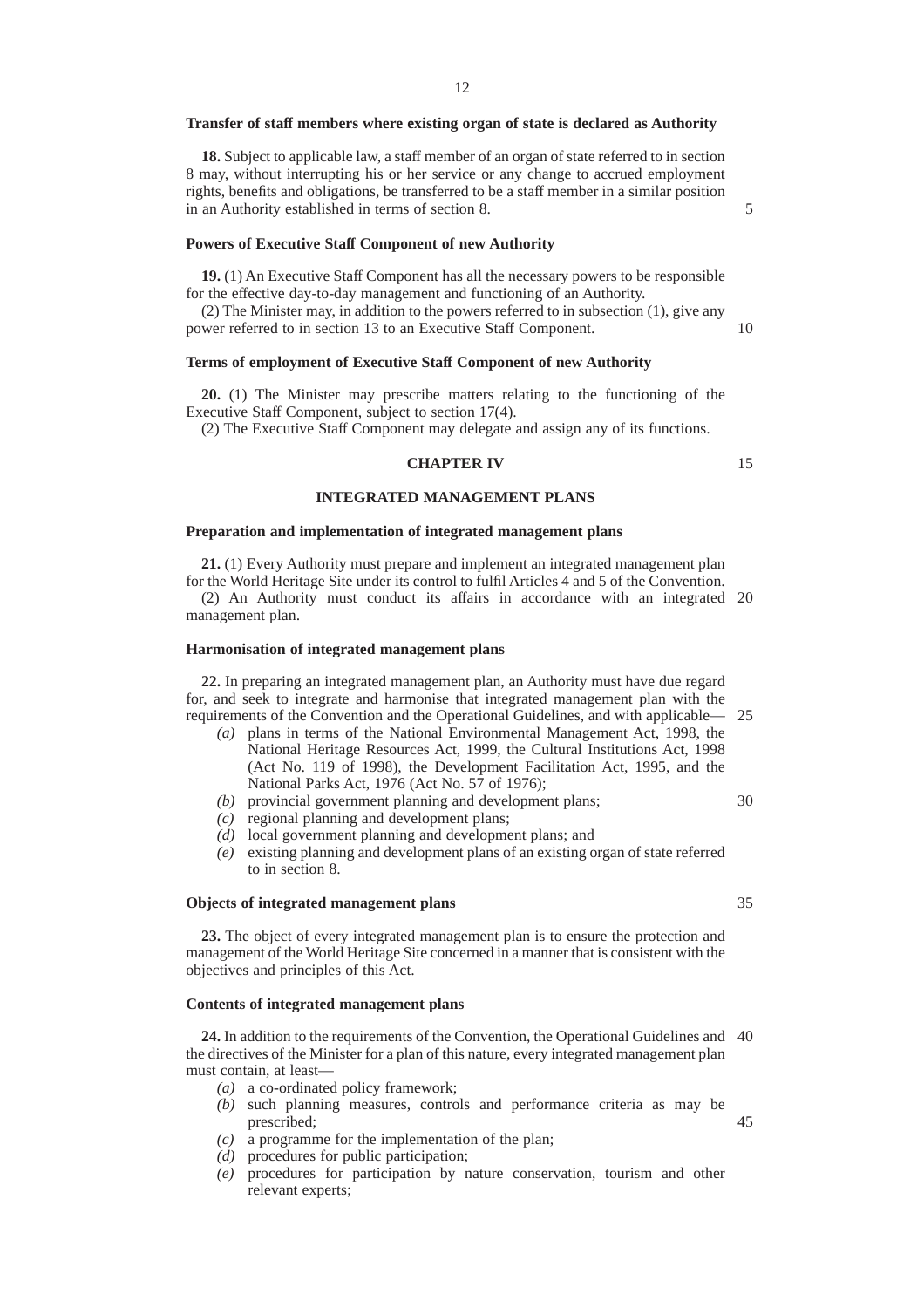- *(f)* cultural or nature conservation components required by—
	- (i) applicable law; and
	- (ii) the directives of the Minister;
- *(g)* provisions regarding the—
	- (i) activities allowed within a particular geographical area;
	- (ii) terms and conditions for conducting activities;
	- (iii) prohibition of activities prescribed by the Minister;
	- (iv) control over the frequency, size, impact or manner of conducting activities in a particular geographical area, including without limitation, the use of, or access to, structures;
	- (v) a description of the World Heritage Site concerned, an assessment of its significance and an evaluation of material threats to its significance; and
	- (vi) alienation, lease or encumbrance of movable and immovable property referred to in section  $13(1)(j)$  in accordance with this Act, if applicable.

#### **Approval of integrated management plans**

**25.** (1) An Authority must submit its first integrated management plan to the Minister for approval within six months of the establishment of that Authority or such later date set by the Minister.

(2) The World Heritage Site must be managed as prescribed pending the approval by the Minister of the integrated management plan.

(3) An integrated management plan must be submitted to the Minister in terms of subsection (1) after the Authority has consulted with—

- *(a)* surrounding communities on, or immediately adjacent to, the World Heritage Site;
- *(b)* owners of private land in, or immediately adjacent to, the World Heritage Site; 25 and
- *(c)* claimants in terms of the Restitution of Land Rights Act, 1994, with claims over World Heritage Sites or land affecting World Heritage Sites.

(4) The Minister must, upon receipt of an integrated management plan and after consultation with the Minister of Arts, Culture, Science and Technology, the relevant 30 MEC and planning authority, and if applicable, the Council established in terms of section 14 of the National Heritage Resources Act, 1999—

- *(a)* approve that plan with or without conditions; or
- *(b)* reject that plan but a rejected plan may be re-submitted if it has been amended to the satisfaction of the Minister.

(5) An integrated management plan becomes effective once approved by the Minister. (6) Upon approval in terms of subsection (4), the Authority must make such plan available at its main place of business for public inspection during regular office hours.

(7) The Minister may, after consultation in terms of subsection (4), approve the existing planning and development plans of an existing organ of state referred to in 40 section 8, as the integrated management plan for purposes of this chapter, if the Minister is satisfied that such plans comply materially with this chapter.

#### **Duration of integrated management plan**

**26.** (1) Every integrated management plan must cover a period of at least five years or such longer period as the Minister may determine but where new opportunities or threats 45 arise, or in the case of changed circumstances, an integrated management plan may be reviewed and amended as and when necessary by an Authority, and submitted to the Minister for approval in accordance with section 25(4).

(2) An Authority must submit subsequent integrated management plans to the Minister to be dealt with in accordance with section 25(4) before the end of the second 50 last year of the operation of a current integrated management plan.

#### **Amendment or termination of integrated management plan by Minister**

**27.** (1) The Minister may amend or terminate an integrated management plan if in the opinion of the Minister—

- *(a)* that integrated management plan is inefficient; or
- *(b)* that integrated management plan does not comply with the Convention, the Operational Guidelines or applicable law.

15

10

5

20

35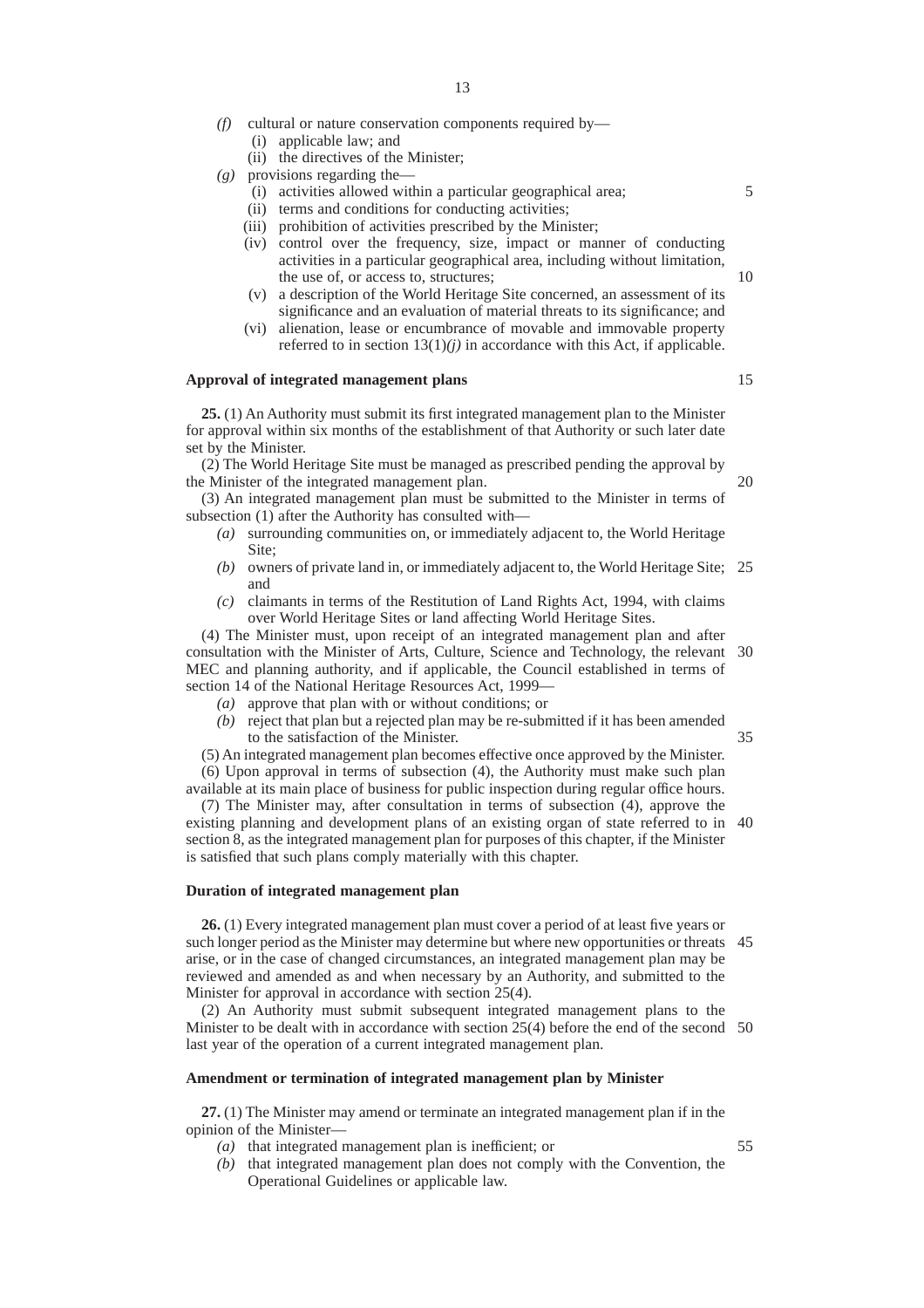(2) The Minister may not amend or terminate an integrated management plan if the effect of such amendment or termination is likely to have an adverse effect on the contractual rights between the Authority and a rights-holder under a contract, licence, grant or similar instrument.

#### **Model integrated management plan**

**28.** (1) The Minister may prepare model integrated management plans or sections thereof after consultation with the Minister of Arts, Culture, Science and Technology.

(2) The Minster may prescribe norms and standards in connection with the preparation and contents of integrated management plans after consultation with the Minister of Arts, Culture, Science and Technology.

#### **CHAPTER V**

#### **LAND**

#### **Purchase of land for World Heritage Site purposes**

**29.** The Minister may, with the concurrence of the Minister of Public Works, purchase any property and reserve it for purposes contemplated in this Act in relation to World 15 Heritage Sites, if that purpose is in the public interest.

#### **Expropriation of land for World Heritage Site purposes**

**30.** The Expropriation Act, 1975 (Act No. 63 of 1975), applies to all expropriations under this Act and any reference to the Minister of Public Works in that Act must be read as a reference to the Minister for purposes of such expropriations.

#### **Transfer and alienation of movable or immovable property, and consolidation of land**

**31.** (1) *(a)* The Minister may, with the concurrence of the Minister of Finance, transfer any movable property belonging to the State to an Authority to enable it to perform its powers and duties or to achieve any of its objectives.

*(b)* The Minister may, with the consent of the Minister responsible for the administration of that land in terms of the State Land Disposal Act, 1961 (Act No. 48 of 1961), and with the concurrence of the Minister of Finance, transfer any immovable property belonging to the State to an Authority to enable it to perform its powers and duties or to achieve any of its objectives.

(2) Immovable property transferred to an Authority in terms of subsection (1), may not, without the prior written approval of the Minister, granted with the concurrence of the Minister of Finance, be alienated, leased or encumbered.

(3) The Minister may—

- *(a)* subject to section 40 of the Deeds Registries Act, 1937 (Act No. 47 of 1937), 35 consolidate land of which the State is the owner and forming part or potentially forming part of a World Heritage Site;
- *(b)* subject to section 65 of the Deeds Registries Act, 1937, register by notarial deed, entered into between the State and an owner or owners, a condition over land forming part or potentially forming part of a World Heritage Site to the 40 effect that such land may not be separately alienated, leased or encumbered without the prior written consent of the Minister, and the said notarial deed may be accompanied by a sketch plan of such land.

(4) The Minister must before giving written consent in terms of subsection (3), consult with all relevant parties, including the relevant—

- *(a)* land owners;
- *(b)* mortgage holders; and
- *(c)* cultural, nature conservation, heritage and similar public interest bodies with an interest in the area affected by the proposed action.

(5) *(a)* A registrar defined in section 102 of the Deeds Registries Act, 1937, must upon 50submission of a certificate by the Minister that land has been transferred to an Authority in terms of this section, make entries and endorsements in, or on, any relevant register or other document in his or her office to register such land in the name of the Authority.

10

5

 $25$ 

30

20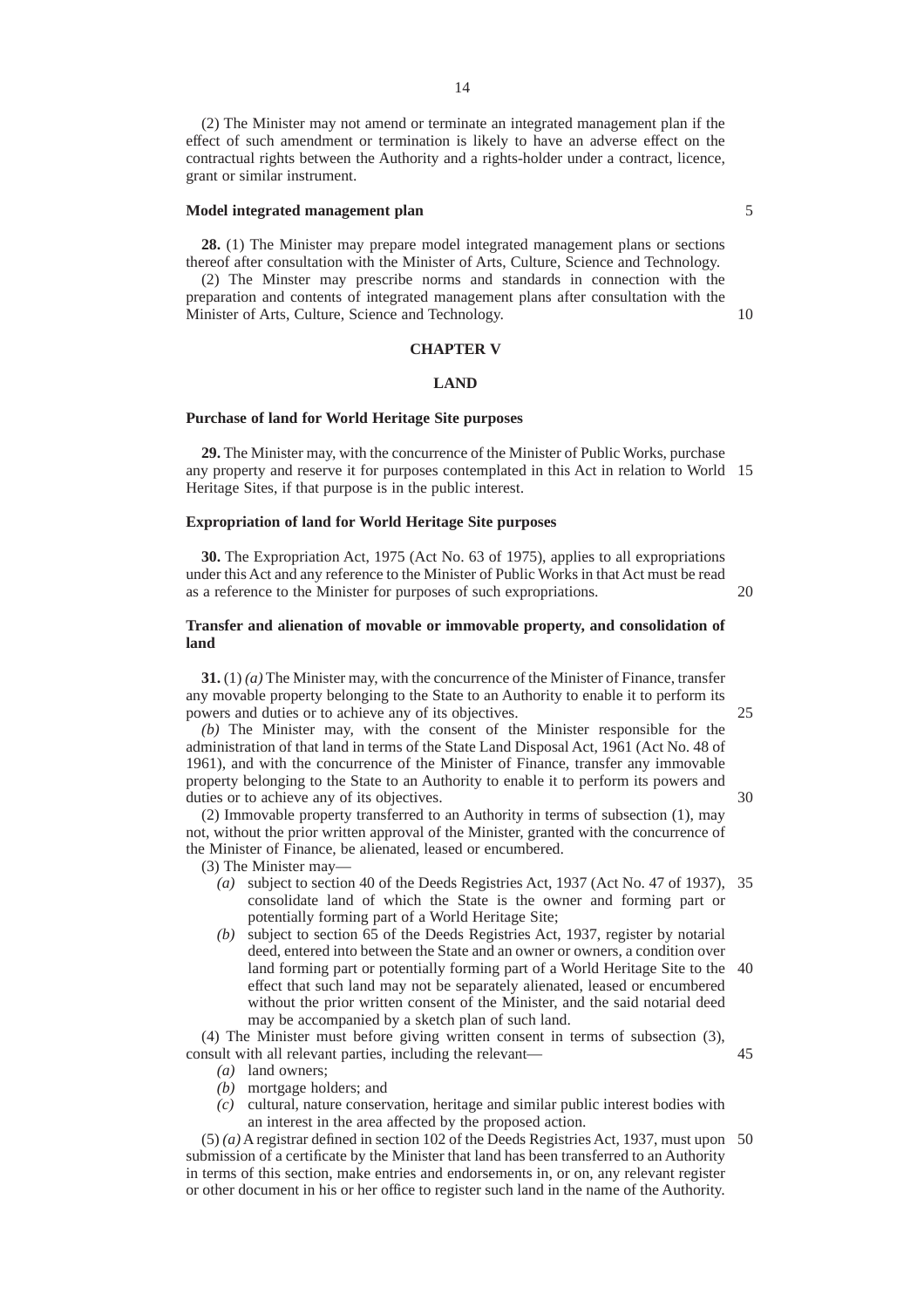*(b)* Stamp duty, office fee or other fee is not payable in respect of such registration. (6) *(a)* If an Authority is disestablished in terms of section 12, a registrar must, upon submission of a certificate by the Minister that land transferred to an Authority in terms of subsection (5) has been transferred back from such Authority to the State, make such entries and endorsements in, or on, any relevant register or other document in his or her office to register such land in the name of the State.

*(b)* Stamp duty, office fee or other fee is not payable in respect of such registration.

#### **CHAPTER VI**

#### **FINANCES AND REPORTS**

#### **Application of chapter**

**32.** The Minister may, by notice in the *Gazette*, declare some or all of the sections in this chapter to apply to an Authority.

#### **Funding**

**33.** Subject to applicable law, an Authority may receive and raise monies from any legal source, as the Minister may prescribe with the concurrence of the Minister of 15 Finance, including—

| 20 |
|----|
|    |
|    |
|    |
|    |
| 25 |
|    |
|    |
|    |
|    |

*(j)* appropriation by Parliament or a provincial legislature.

#### **Security**

**34.** Without derogating from the objectives of this Act, an Authority may use any of its unencumbered assets as security for debt or other obligations, with the consent of the Cabinet and, if applicable, the relevant MEC.

#### **Expenditure of monies**

**35.** (1) The monies received or raised by an Authority in terms of section 33 must be 35 used in accordance with the business and financial plan of the Authority as approved by the Minister.

(2) An Authority may, with the approval of the Minister, granted with the concurrence of the Minister of Finance and the relevant MEC, authorise the chief executive officer to invest any unspent portion of the funds of the Authority, but any surplus at the end of a 40 financial year must be carried over to the next financial year and be utilised to defray expenses incurred by the Authority during that financial year.

#### **Annual financial plan**

**36.** (1) *(a)* An Authority must submit to the Minister its annual financial plan for approval for the following financial year not later than 30 days before the end of each 45 financial year.

*(b)* The annual financial plan for the first financial year of an Authority must be submitted to the Minister for approval within 90 days after the establishment date.

(2) The annual financial plan must set out and explain proposed operations, projects, activities and other objectives of an Authority for the following financial year, 50including—

*(a)* the cost of those operations, projects, activities and other objectives;

30

5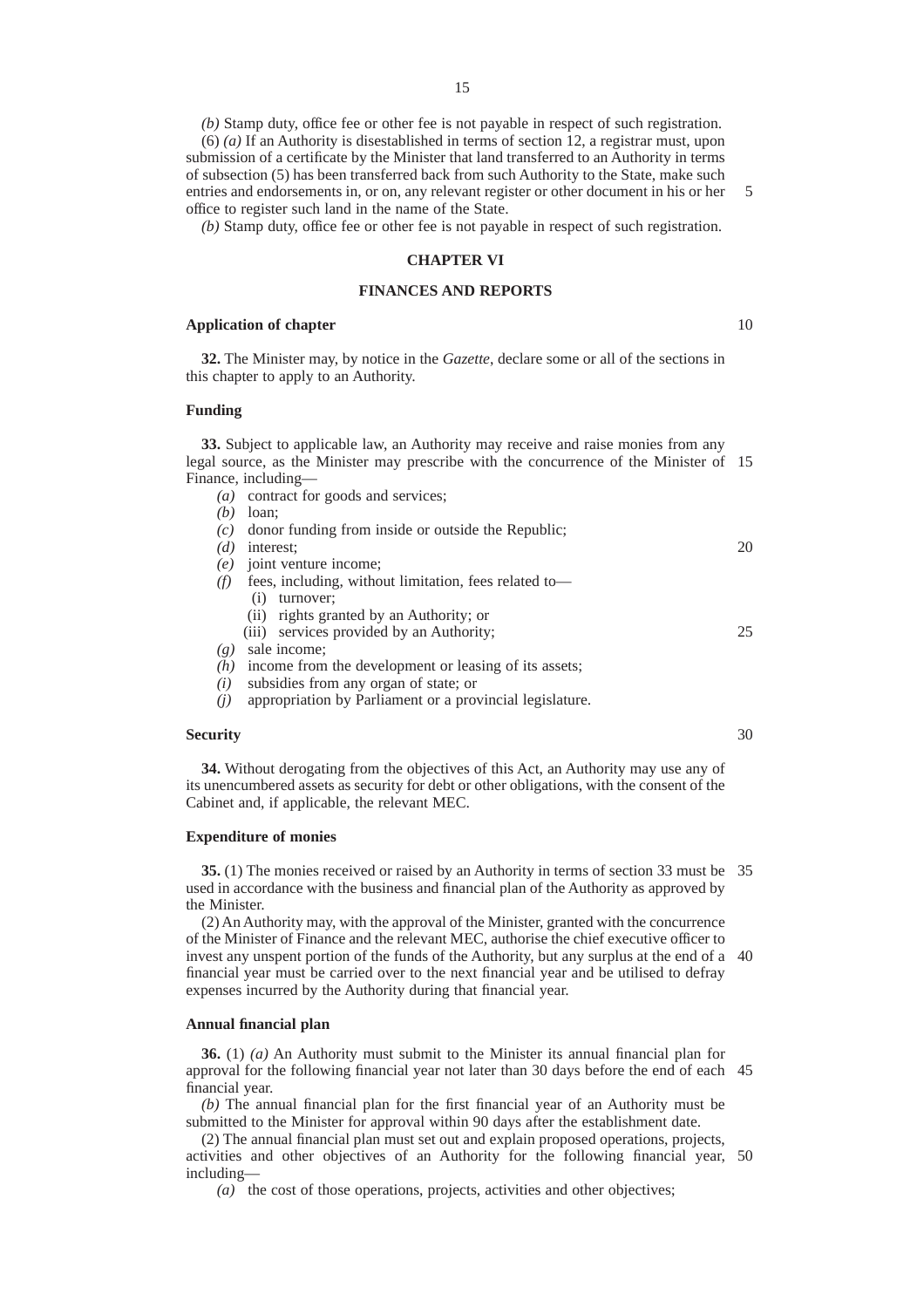- *(b)* the manner in which it is proposed to finance them;
- *(c)* the performance indicators applicable to them;
- *(d)* a statement of estimated income and expenditure for that financial year;
- *(e)* any other information and particulars that may be prescribed; and
- *(f)* any additional relevant information that may be requested by the Minister in writing from time to time. 5

#### **Strategic plan**

**37.** (1) *(a)*(i) An Authority must submit a five year strategic plan to the Minister for approval, not later than 30 days before the end of its first financial year.

(ii) Thereafter, a revised strategic plan must be submitted to the Minister for approval 10 every financial year.

*(b)* A five-year strategic plan must be annexed to the annual financial plan of an Authority.

(2) This chapter does not prevent the Authority from undertaking any planning for a longer term.

#### **Financial regulations**

**38.** The following matters may be prescribed:

- *(a)* the contents, format and structure of the annual financial plan and, if considered necessary, those of the strategic plan;
- *(b)* the extent to, and manner in, which an Authority must consult with interested 20 persons or members of the public in connection with any annual financial plan or any strategic plan; and
- *(c)* the procedure regarding the opening and keeping of a bank account by an Authority.

#### **Accounting**

**39.** (1) An Authority must keep proper books and records of account, subject to applicable law, for each financial year in accordance with generally accepted accounting practice, with regard to its income, expenditure and transactions during the financial year and the state of its assets and liabilities during, and as at the end of, the financial year.

(2) Annually, within six months of the end of the financial year, an Authority must have the following financial statements:

- *(a)* A statement of income and expenditure;
- *(b)* a cash-flow statement; and
- *(c)* a balance sheet,

prepared for that year, which must accurately reflect transactions and financial sources as well as the position and state of affairs of an Authority so as to comply with the requirements of the Companies Act, 1973 (Act No. 61 of 1973).

#### **Audit**

**40.** (1) The Minister must as soon as is practicable inform the Auditor-General in 40 writing of the establishment of an Authority.

(2) The books and records of account and financial statements of an Authority must be audited annually by the Auditor-General.

(3) The Chief Executive Officer must annually submit, within six months after the end of the financial year, financial statements of an Authority approved by the Executive 45 Staff Component and the Board and certified to that effect by the chairperson of the Board, to the Auditor-General for auditing.

(4) Upon completion of the audit, the Auditor-General must furnish a report to the Minister through the chairperson of the Board.

#### **Report by Auditor-General**

**41.** (1) The Auditor-General must express an opinion in the report referred to in section 40(4), amongst other things, as to whether—

*(a)* the information contained in the financial statements of an Authority has been presented on a basis consistent with that of the previous financial year, where

30

35

25

15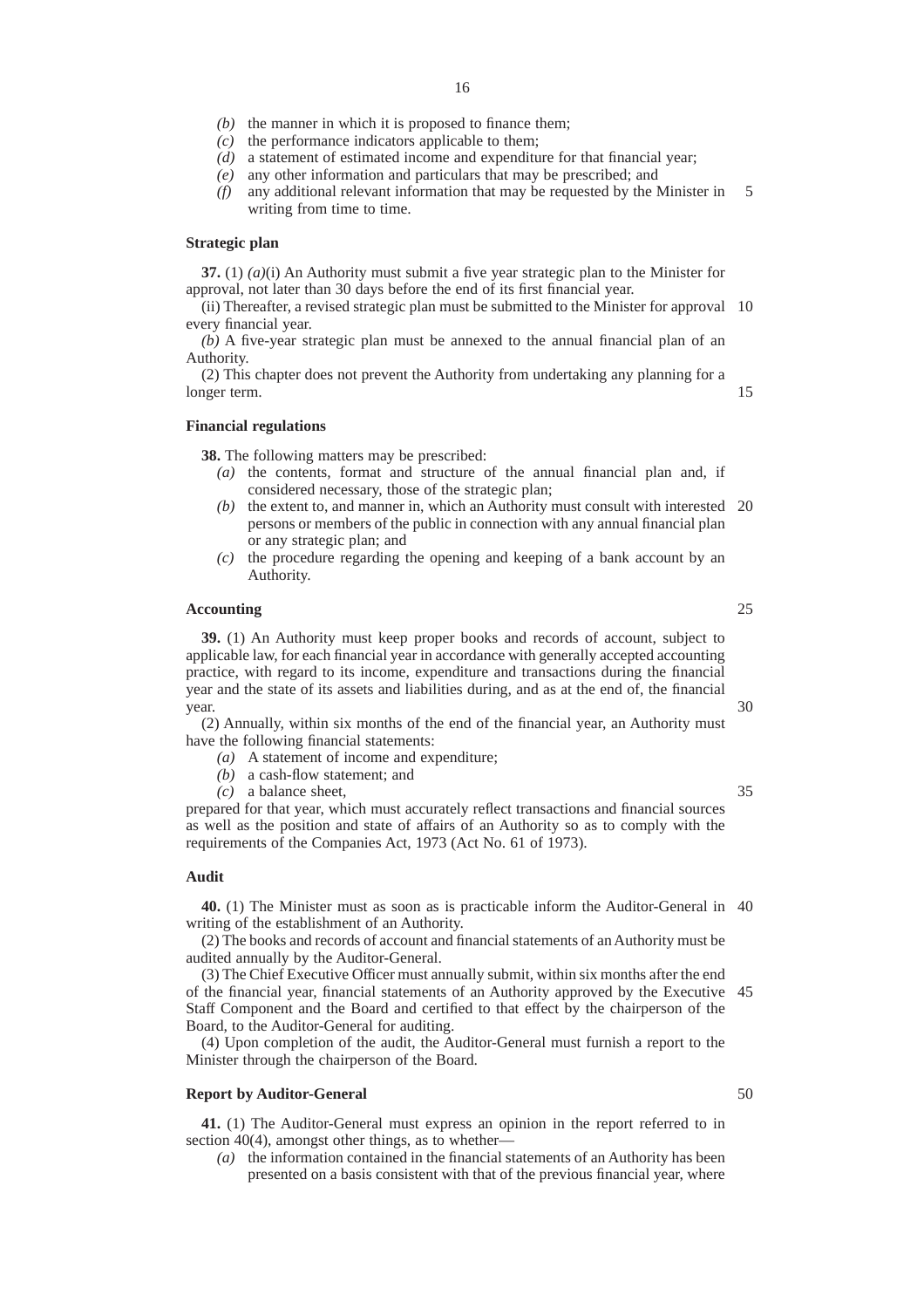applicable, and is a fair representation of the financial position and results of operations and cash-flows for the period; and

*(b)* the transactions and activities of an Authority which came to the attention of the Auditor-General had been authorised in terms of this Act.

(2) The report of the Auditor-General must draw attention to inadequate management measures identified during the course of the audit and to any other matter arising from the audit which, in the opinion of the Auditor-General, must be brought to the notice of the Minister and Parliament. 5

#### **Annual report**

**42.** An Authority must submit to the Minister, within six months after the end of each 10 financial year, an annual report that includes—

- *(a)* in connection with the integrated management plan—
	- (i) compliance with the integrated management plan, including compliance with applicable performance indicators;
	- (ii) the efficiency of the integrated management plan;

15

- (iii) possible improvements to the integrated management plan; and
- (iv) other matters in connection with the integrated management plan which the Authority wants to draw to the attention of the Minister;
- *(b)* the extent to which the Authority succeeded or failed to meet its obligations in terms of the Convention, the Operational Guidelines and this Act, including— 20
	- (i) fulfilment of performance indicators;
	- (ii) the result of a five-year independent review of the overall performance; and
	- (iii) such other matters in connection with the duties and obligations of an Authority as the Minister may determine; and 25
- *(c)* details of agreements entered into by the Authority in terms of section 13(1)*(g)* and *(h)*.

#### **CHAPTER VII**

#### **GENERAL**

#### **Delegation**

**43.** (1) The Minister may, by notice in the *Gazette*, delegate or assign any power, duty or function conferred upon him or her by or in terms of this Act, excluding the power to make regulations, to—

- *(a)* the Director-General of the Department;
- *(b)* an Authority;
- *(c)* a provincial government;
- *(d)* a local government; or
- *(e)* an organ of state.

(2) The Minister may exercise any power or perform any duty or function despite subsection  $(1)$ .

(3) The Director-General may delegate or assign any of his or her powers, duties or functions—

- *(a)* to an Authority;
- *(b)* with the concurrence of the MEC, to a provincial authority; or
- *(c)* to a statutory body that is primarily involved in cultural matters or nature 45 conservation,

but such delegation may not affect the obligations of the Department under the Convention.

#### **Regulations**

**44.** (1) The Minister may, subject to the objectives and fundamental principles of this 50 Act, make regulations that are consistent with the Act with regard to—

*(a)* anything which in terms of this Act must be prescribed;

- *(b)* generally, all matters which are reasonably necessary to be prescribed in order to achieve the objectives of this Act.
- (2) Subject to the applicable law, the Minister may make regulations regarding— 55
	- *(a)* the conditions of service, employment, transfer, promotion and, where an Authority is already in existence, the continued employment of its employees;

30

35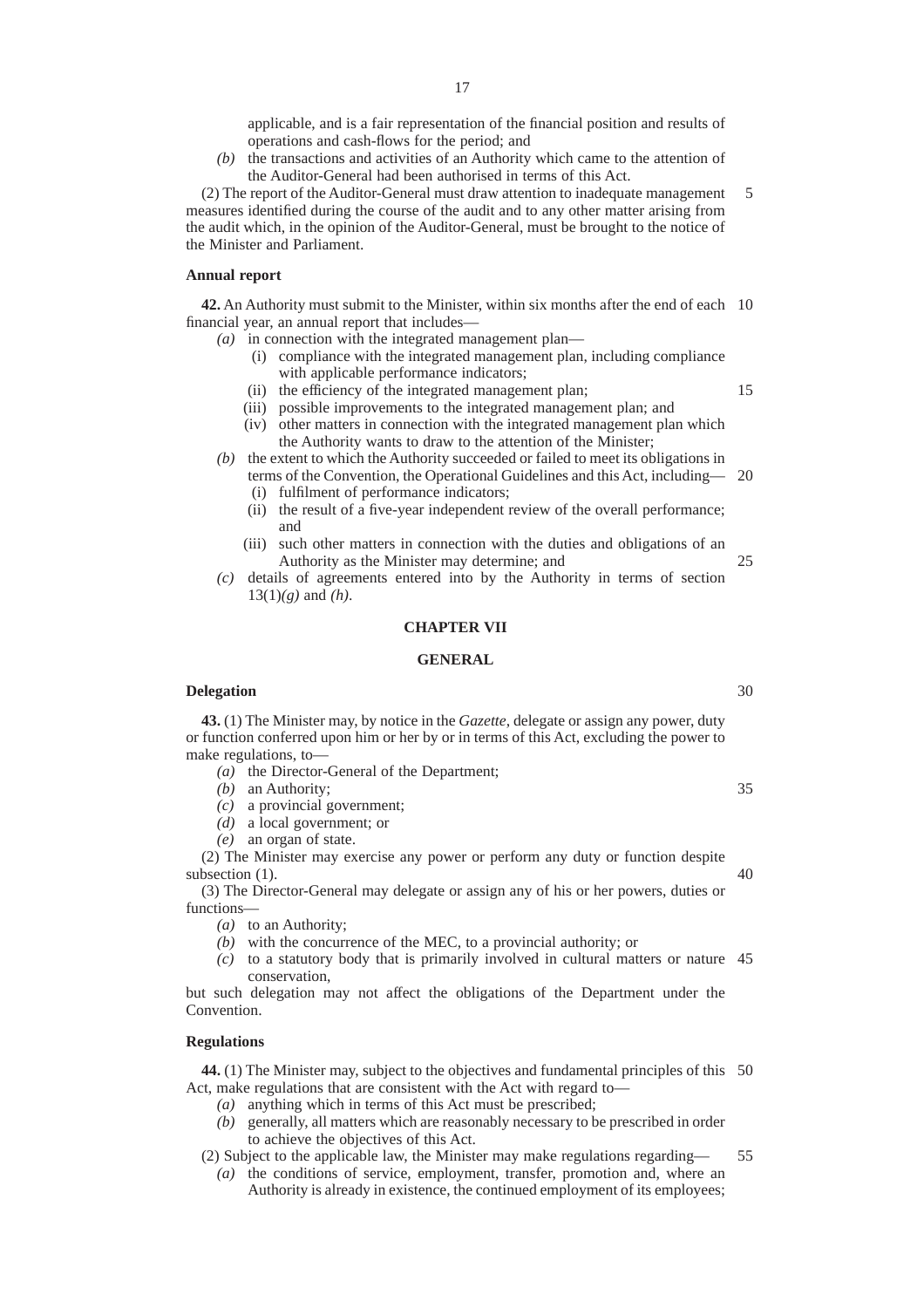- *(b)* the transfer of employees from an organ of state to an Authority;
- *(c)* the management and administration of an Authority;
- *(d)* the determination of criteria for the making of appointments to a Board, including criteria for the determination of the rights of interested parties;
- *(e)* the financial and accounting activities of an Authority;
- *(f)* the identification, investigation and nomination of a future World Heritage Site;

5

10

15

- *(g)* the management and control of a World Heritage Site;
- *(h)* the administration, management and control of movable and immovable assets of an Authority; and
- *(i)* the time, manner and form of complying with any administrative, technical or reporting requirements of the Convention.
- (3) The Minister may—
	- *(a)* prescribe norms and standards for cultural or natural heritage that are consistent with the provisions of this Act; and
	- *(b)* prescribe national policy relating to the management of cultural or natural heritage in addition to, but not inconsistent with, the objectives and principles set out in this Act.

(4) The Minister may, by regulation, incorporate as many of, or all of, the Operational Guidelines as may be necessary, with the necessary changes, where appropriate, for their 20effective implementation in the Republic.

#### **Short title and commencement**

**45.** This Act is called the World Heritage Convention Act, 1999, and comes into operation on a date to be fixed by the President by proclamation in the *Gazette*.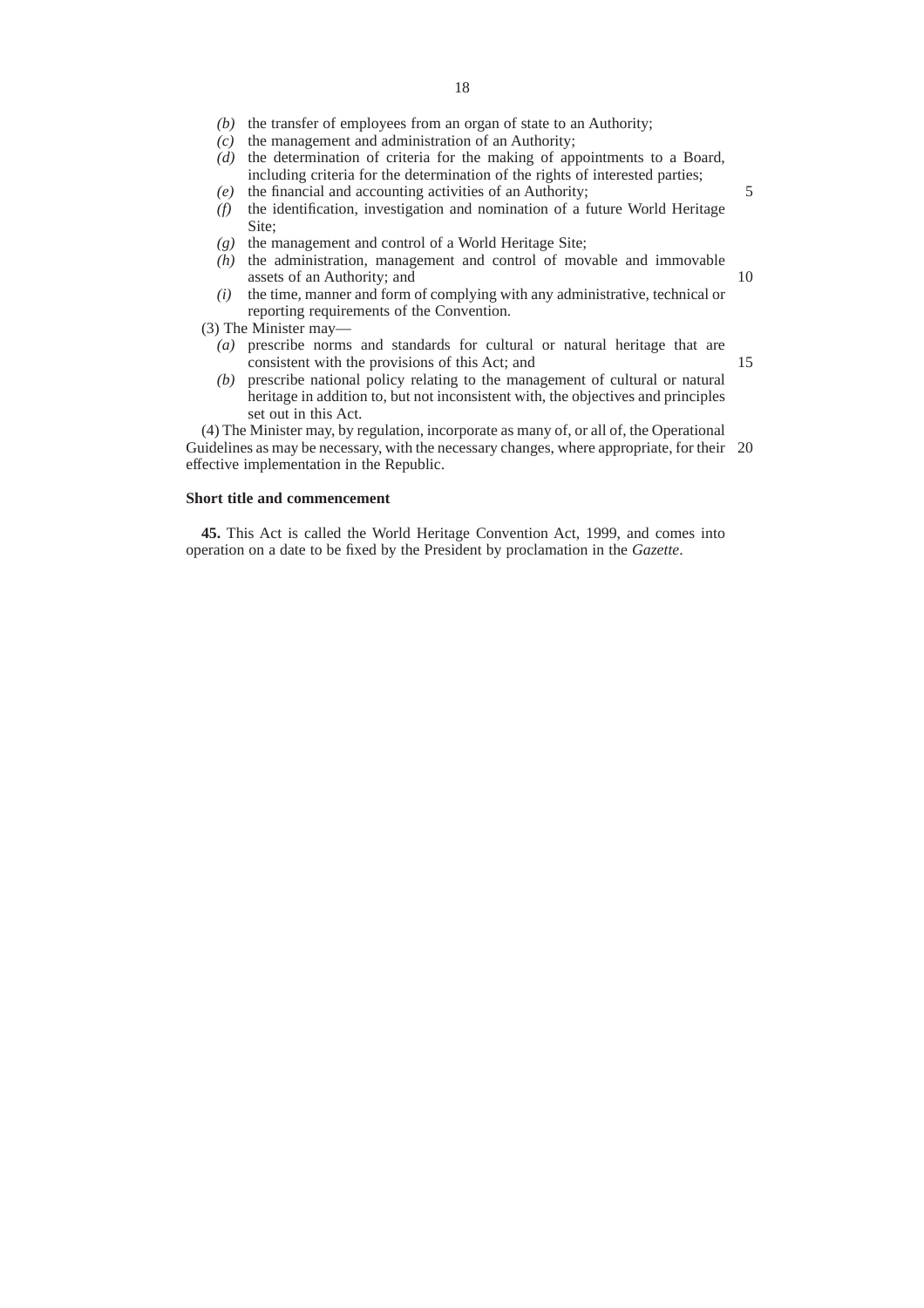#### **Schedule**

#### **CONVENTION CONCERNING THE PROTECTION OF THE WORLD CULTURAL AND NATURAL HERITAGE**

The General Conference of the United Nations Education, Scientific and Cultural Organization meeting in Paris from 17 October to 21 November 1972, at its seventeenth session. 5

**Noting** that the cultural heritage and the natural heritage are increasingly threatened with destruction not only by the traditional causes of decay, but also by changing social and economic conditions which aggravate the situation with even more formidable phenomena of damage or destruction,

**Considering** that deterioration or disappearance of any item of the cultural or natural heritage constitutes a harmful impoverishment of the heritage of all the nations of the world,

**Considering** that protection of this heritage at the national level often remains incomplete because of the scale of the resources which it requires and of the insufficient 15 economic, scientific, and technological resources of the country where the property to be protected is situated,

**Recalling** that the Constitution of the Organization provides that it will maintain, increase, and diffuse knowledge by assuring the conservation and protection of the world's heritage, and recommending to the nations concerned the necessary interna-20 tional conventions,

**Considering** that the existing international conventions, recommendations and resolutions concerning cultural and natural property demonstrate the importance, for all the peoples of the world, of safeguarding this unique and irreplaceable property, to whatever people it may belong,

**Considering** that parts of the cultural or natural heritage are of outstanding interest and therefore need to be preserved as part of the world heritage of mankind as a whole,

**Considering** that in view of the magnitude and gravity of the new dangers threatening them, it is incumbent on the international community as a whole to participate in the protection of the cultural and natural heritage of outstanding universal value, by the 30 granting of collective assistance which, although not taking the place of action by the State concerned, will serve as an efficient complement thereto,

**Considering** that it is essential for this purpose to adopt new provisions in the form of a convention establishing an effective system of collective protection of the cultural and natural heritage of outstanding universal value, organized on a permanent basis and in 35 accordance with modern scientific methods,

**Having** decided, at its sixteenth session, that this question should be made the subject of an international convention,

**Adopts** this sixteenth day of November 1972 this Convention.

#### **I. DEFINITION OF THE CULTURAL AND NATURAL HERITAGE**

40

10

25

#### **Article 1**

For the purpose of this Convention, the following shall be considered as ''cultural heritage": monuments, architectural works, works of monumental sculpture and painting, elements or structures of an archaeological nature, inscriptions, cave dwellings and combinations of features, which are of outstanding universal value from the point of 45view of history, art or science, groups of buildings, groups of separate or connected buildings which, because of their architecture, their homogeneity or their place in the landscape, are of outstanding universal value from the point of view of history, art or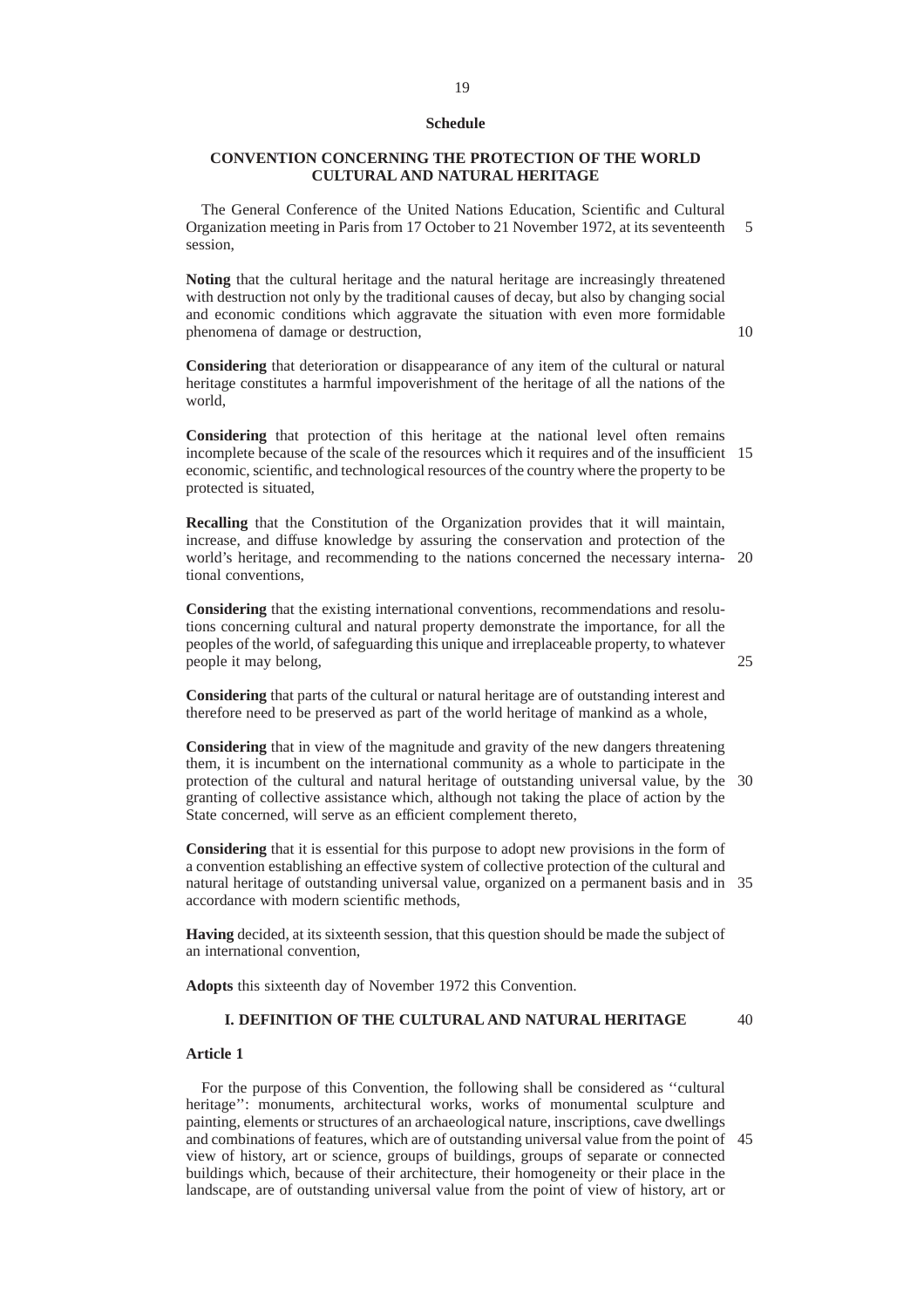science, sites, works of man or the combined works of nature and man, and areas including archaeological sites which are of outstanding universal value from the historical, aesthetic, ethnological or anthropological point of view.

#### **Article 2**

For the purposes of this Convention, the following shall be considered as ''natural heritage'': natural features consisting of physical and biological formations or groups of such formations, which are of outstanding universal value from the aesthetic or scientific point of view, geological and physiographical formations and precisely delineated areas which constitute the habitat of threatened species of animals and plants of outstanding universal value from the point of view of science or conservation, natural sites or 10 precisely delineated natural areas of outstanding universal value from the point of view of science, conservation or natural beauty. 5

#### **Article 3**

It is for each State Party to this Convention to identify and delineate the different properties situated on its territory mentioned in Articles 1 and 2 above.

15

30

40

#### **II. NATIONAL PROTECTION AND INTERNATIONAL PROTECTION OF THE CULTURAL AND NATURAL HERITAGE**

#### **Article 4**

Each State Party to this Convention recognizes that the duty of ensuring the identification, protection, conservation, presentation and transmission to future generations of the cultural and natural heritage referred to in Articles 1 and 2 and situated on its territory, belongs primarily to that State. It will do all it can to this end, to the utmost of its own resources and, where appropriate, with any international assistance and co-operation, in particular, financial, artistic, scientific and technical, which it may be able to obtain. 20 25

#### **Article 5**

To ensure that effective and active measures are taken for the protection, conservation and presentation of the cultural and natural heritage situated on its territory, each State Party to this Convention shall endeavour, in so far as possible, and as appropriate for each country—

- *(a)* to adopt a general policy which aims to give the cultural and natural heritage a function in the life of the community and to integrate the protection of that heritage into comprehensive planning programmes;
- *(b)* to set up within its territories, where such services do not exist, one or more services for the protection, conservation and presentation of the cultural and 35 natural heritage with an appropriate staff and possessing the means to discharge their functions;
- *(c)* to develop scientific and technical studies and research and to work out such operating methods as will make the State capable of counteracting the dangers that threaten its cultural or natural heritage;
- *(d)* to take the appropriate legal, scientific, technical, administrative and financial measures necessary for the identification, protection, conservation, presentation and rehabilitation of this heritage; and
- *(e)* to foster the establishment or development of national or regional centres for training in the protection, conservation and presentation of the cultural and 45 natural heritage and to encourage scientific research in this field.

#### **Article 6**

**1.** Whilst fully respecting the sovereignty of the States on whose territory the cultural and natural heritage mentioned in Articles 1 and 2 is situated, and without prejudice to property right provided by national legislation, the States Parties to this Convention 50recognize that such heritage constitutes a world heritage for whose protection it is the duty of the international community as a whole to co-operate.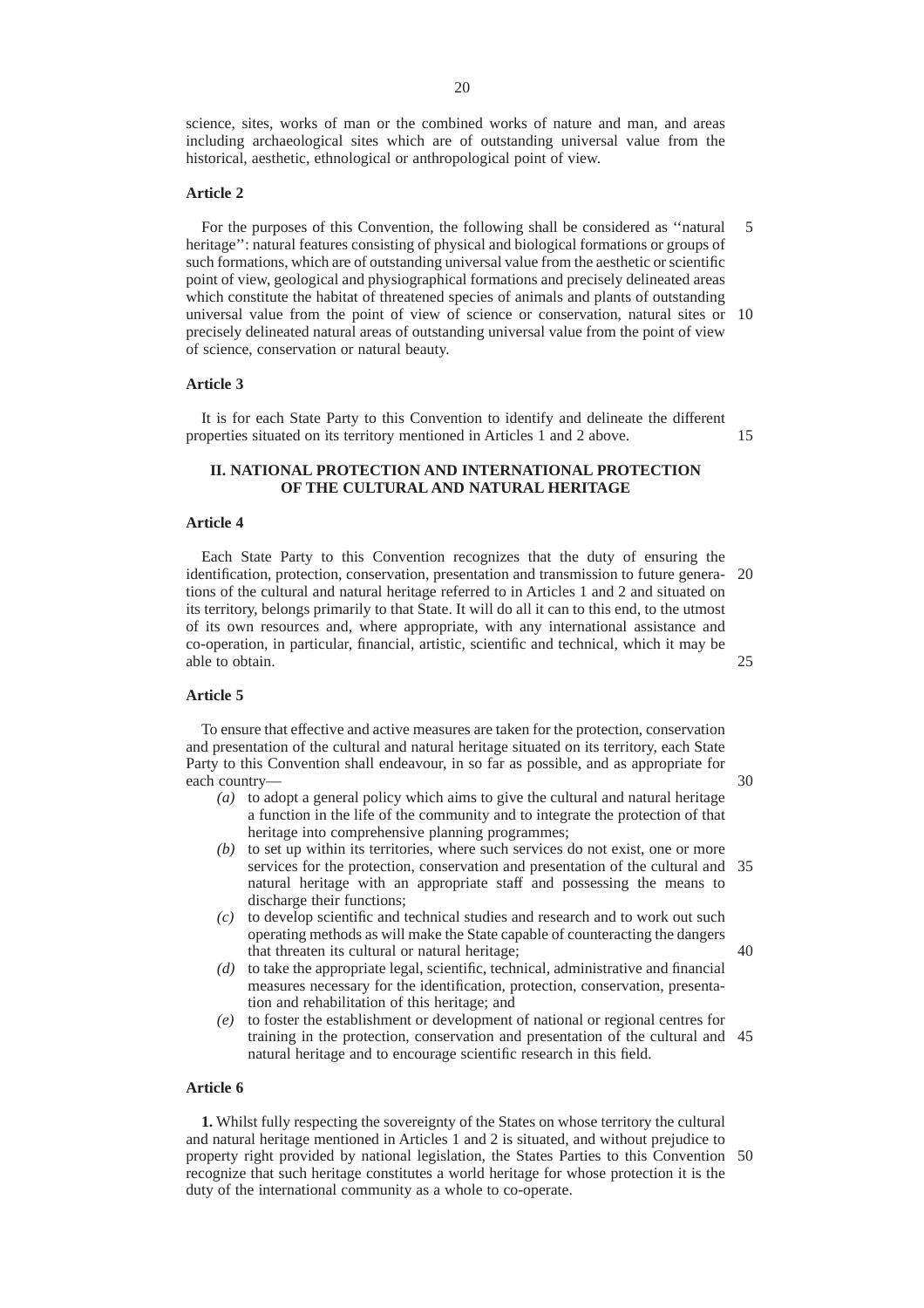**2.** The States Parties undertake, in accordance with the provisions of this Convention, to give their help in the identification, protection, conservation and presentation of the cultural and natural heritage referred to in paragraphs 2 and 4 of Article 11 if the States on whose territory it is situated so request.

**3.** Each State Party to this Convention undertakes not to take any deliberate measures which might damage directly or indirectly the cultural and natural heritage referred to in Articles 1 and 2 situated on the territory of other States Parties to this Convention. 5

#### **Article 7**

For the purpose of this Convention, international protection of the world cultural and natural heritage shall be understood to mean the establishment of a system of 10 international co-operation and assistance designed to support States Parties to the Convention in their efforts to conserve and identify that heritage.

#### **III. INTERGOVERNMENTAL COMMITTEE FOR THE PROTECTION OF THE WORLD CULTURAL AND NATURAL HERITAGE**

#### **Article 8**

**1.** An Intergovernmental Committee for the Protection of the Cultural and Natural Heritage of Outstanding Universal Value, called ''the World Heritage Committee'', is hereby established within the United Nations Education, Scientific and Cultural Organization. It shall be composed of 15 States Parties to the Convention, elected by States Parties to the Convention meeting in general assembly during the ordinary session of the General Conference of the United Nations Educational, Scientific and Cultural Organization. The number of States members of the Committee shall be increased to 21 as from the date of the ordinary session of the General Conference following the entry into force of this Convention for at least 40 States. 20

**2.** Election of members of the Committee shall ensure an equitable representation of 25 the different regions and cultures of the world.

**3.** A representative of the International Centre for the Study of the Preservation and Restoration of Cultural Property (Rome Centre), a representative of the International Council of Monuments and Sites (ICOMOS) and a representative of the International Union for Conservation of Nature and Natural Resources (IUCN), to whom may be 30 added, at the request of States Parties to the Convention meeting in general assembly during the ordinary sessions of the General Conference of the United Nations Educational, Scientific and Cultural Organization, representatives of other intergovernmental or non-governmental organizations, with similar objectives, may attend the meetings of the Committee in an advisory capacity. 35

#### **Article 9**

**1.** The term of office of States members of the World Heritage Committee shall extend from the end of the ordinary session of the General Conference during which they are elected until the end of its third subsequent ordinary session.

**2.** The term of office of one-third of the members designated at the time of the first 40 election shall, however, cease at the end of the first ordinary session of the General Conference following that at which they were elected; and the term of office of a further third of the members designated at the same time shall cease at the end of the second ordinary session of the General Conference following that at which they were elected. The names of these members shall be chosen by lot by the President of the General 45 Conference of the United Nations Education, Scientific and Cultural Organization after the first election.

**3.** States members of the Committee shall choose as their representatives persons qualified in the field of the cultural or natural heritage.

#### **Article 10**

**1.** The World Heritage Committee shall adopt its Rules of Procedure.

**2.** The Committee may at any time invite public or private organizations or individuals to participate in its meetings for consultation on particular problems.

15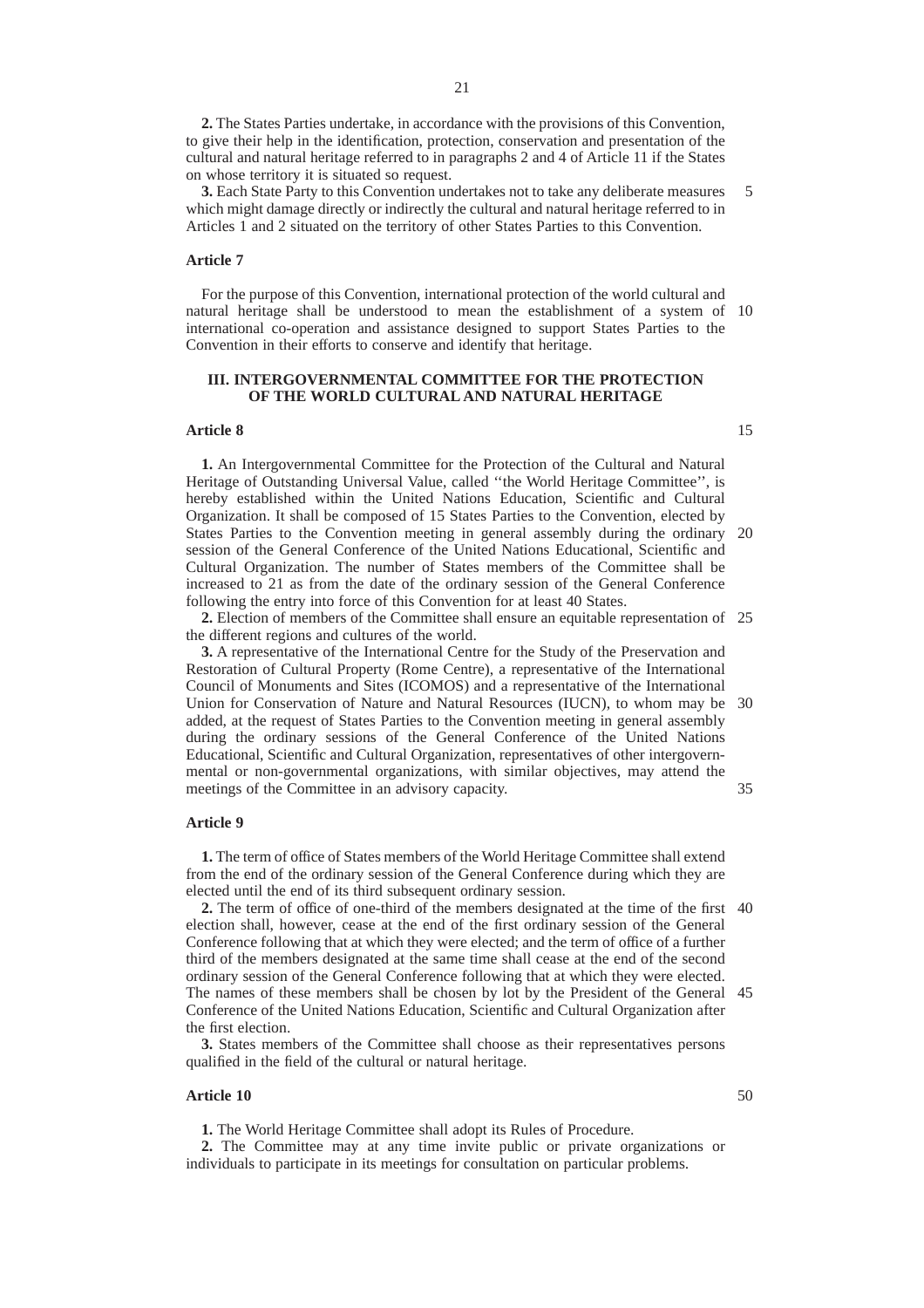**3.** The Committee may create such consultative bodies as it deems necessary for the performance of its functions.

#### **Article 11**

**1.** Every State Party to this Convention shall, in so far as possible, submit to the World Heritage Committee an inventory of property forming part of the cultural and natural heritage, situated in its territory and suitable for inclusion in the list provided for in paragraph 2 of this Article. This inventory, which shall not be considered exhaustive, shall include documentation about the location of the property in question and its significance. 5

**2.** On the basis of the inventories submitted by States in accordance with paragraph 1, 10 the Committee shall establish, keep up to date and publish, under the title of ''World Heritage List,'' a list of properties forming part of the cultural heritage and natural heritage, as defined in Articles 1 and 2 of this Convention, which it considers as having outstanding universal value in terms of such criteria as it shall have established. An updated list shall be distributed at least every two years. 15

**3.** The inclusion of a property in the World Heritage List requires the consent of the State concerned. The inclusion of a property situated in a territory, sovereignty or jurisdiction over which is claimed by more than one State shall in no way prejudice the rights of the parties to the dispute.

**4.** The Committee shall establish, keep up to date and publish, whenever 20 circumstances shall so require, under the title of ''list of World Heritage in Danger'', a list of the property appearing in the World Heritage List for the conservation of which major operations are necessary and for which assistance has been requested under this Convention. This list shall contain an estimate of the cost of such operations. The list may include only such property forming part of the cultural and natural heritage as is 25 threatened by serious and specific dangers, such as the threat of disappearance caused by accelerated deterioration, large-scale public or private projects or rapid urban or tourist development projects; destruction caused by changes in the use or ownership of the land; major alterations due to unknown causes; abandonment for any reason whatsoever; the outbreak or the threat of an armed conflict; calamities and cataclysms; 30 serious fires, earthquakes, landslides; volcanic eruptions; changes in water level, floods and tidal waves. The Committee may at any time, in case of urgent need, make a new entry in the List of World Heritage in Danger and publicize such entry immediately.

**5.** The Committee shall define the criteria on the basis of which a property belonging to the cultural or natural heritage may be included in either of the lists mentioned in 35 paragraphs 2 and 4 of this article.

**6.** Before refusing a request for inclusion in one of the two lists mentioned in paragraphs 2 and 4 of this article, the Committee shall consult the State Party in whose territory the cultural or natural property in question is situated.

**7.** The Committee shall, with the agreement of the States concerned, co-ordinate and 40 encourage the studies and research needed for the drawing up of the lists referred to in paragraphs 2 and 4 of this article.

#### **Article 12**

The fact that a property belonging to the cultural or natural heritage has not been included in either of the two lists mentioned in paragraphs 2 and 4 of Article 11 shall in 45 no way be construed to mean that it does not have an outstanding universal value for purposes other than those resulting from inclusion in these lists.

#### **Article 13**

**1.** The World Heritage Committee shall receive and study requests for international assistance formulated by States Parties to this Convention with respect to property forming part of the cultural or natural heritage, situated in their territories, and included or potentially suitable for inclusion in the lists mentioned referred to in paragraphs 2 and 4 of Article 11. The purpose of such requests may be to secure the protection, conservation, presentation or rehabilitation of such property. 50

**2.** Requests for international assistance under paragraph 1 of this article may also be 55concerned with identification of cultural or natural property defined in Articles 1 and 2, when preliminary investigations have shown that further inquiries would be justified.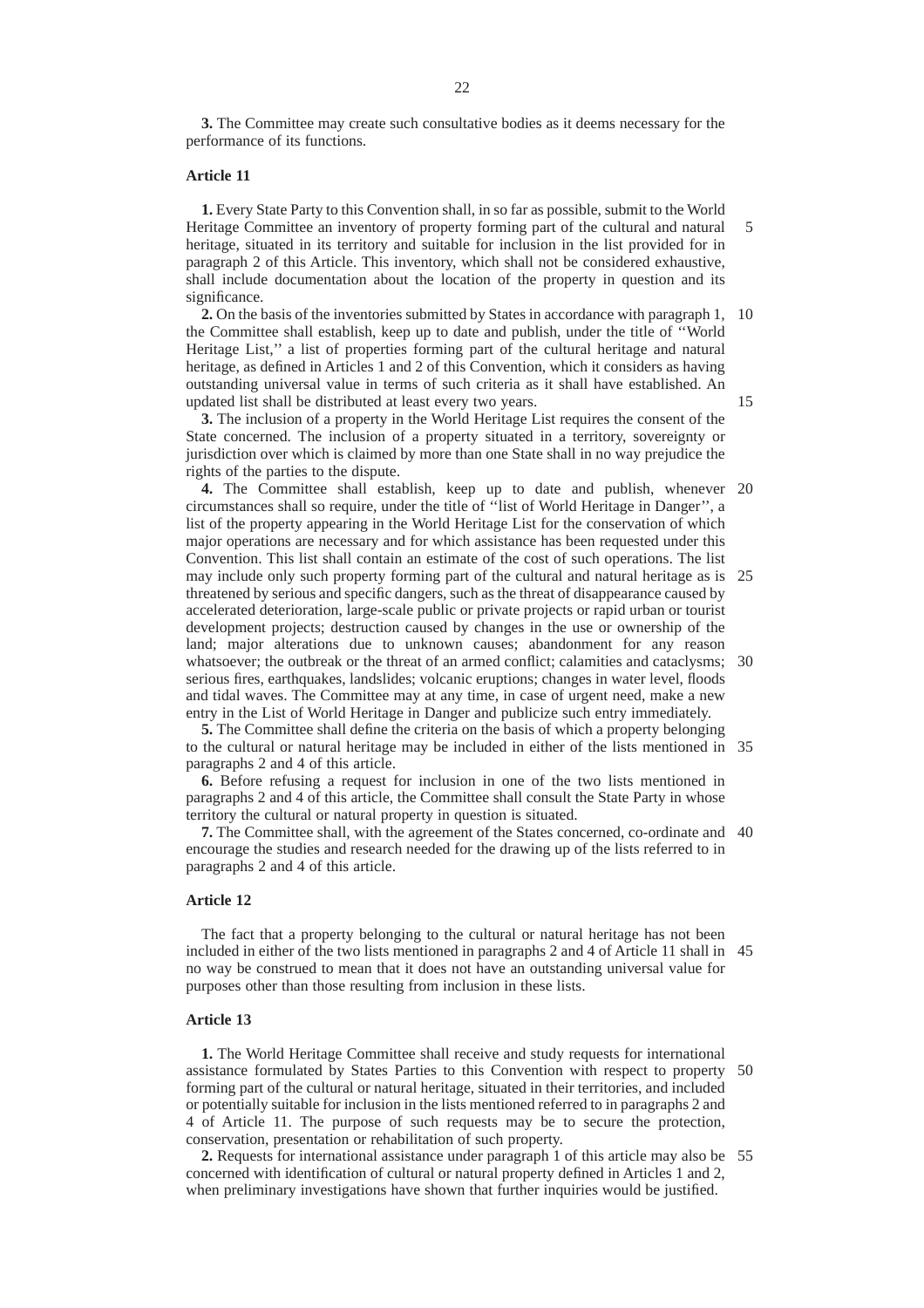**3.** The Committee shall decide on the action to be taken with regard to these requests, determine where appropriate, the nature and extent of its assistance, and authorize the conclusion, on its behalf, of the necessary arrangements with the government concerned.

**4.** The Committee shall determine an order of priorities for its operations. It shall in so doing bear in mind the respective importance for the world cultural and natural heritage of the property requiring protection, the need to give international assistance to the property most representative of a natural environment or of the genius and the history of the peoples of the world, the urgency of the work to be done, the resources available to the States on whose territory the threatened property is situated and in 10 particular the extent to which they are able to safeguard such property by their own means. 5

**5.** The Committee shall draw up, keep up to date and publicize a list of property for which International assistance has been granted.

**6.** The Committee shall decide on the use of the resources of the Fund established 15 under Article 15 of this Convention. It shall seek ways of increasing these resources and shall take all useful steps to this end.

**7.** The Committee shall co-operate with international and national governmental and non-governmental organizations having objectives similar to those of this Convention. For the implementation of its programmes and projects, the Committee may call on such 20 organizations, particularly the International Centre for the Study of the Preservation and Restoration of Cultural Property (the Rome Centre), the International Council of Monuments and Sites (ICOMOS) and the International Union for Conservation of Nature and Natural Resources (IUCN), as well as on public and private bodies and individuals. 25

**8.** Decisions of the Committee shall be taken by a majority of two-thirds of its members present and voting. A majority of the members of the Committee shall constitute a quorum.

#### **Article 14**

**1.** The World Heritage Committee shall be assisted by a Secretariat appointed by the 30 Director-General of the United Nations Educational, Scientific and Cultural Organization.

2. The Director-General of the United Nations Educational, Scientific and Cultural Organization, utilizing to the fullest extent possible the services of the International Centre for the Study of the Preservation and the Restoration of Cultural Property (the 35 Rome Centre), the International Council of Monuments and Sites (ICOMOS) and the International Union for Conservation of Nature and Natural Resources (IUCN) in their respective areas of competence and capability, shall prepare the Committee's documentation and the agenda of its meetings and shall have the responsibility for the implementation of its decisions. 40

#### **IV. FUND FOR THE PROTECTION OF THE WORLD CULTURAL AND NATURAL HERITAGE**

#### **Article 15**

**1.** A Fund for the Protection of the World Cultural and Natural Heritage of Outstanding Universal Value, called ''the World Heritage Fund'', is hereby established. 45

**2.** The Fund shall constitute a trust fund, in conformity with the provisions of the Financial Regulations of the United Nations Educational, Scientific and Cultural Organization.

**3.** The resources of the Fund shall consist of—

- *(a)* compulsory and voluntary contributions made by States Parties to this 50 Convention,
- *(b)* Contributions, gifts or bequests which may be made by—
	- (i) other States;
		- (ii) the United Nations Educational, Scientific and Cultural Organization, other organizations of the United Nations system, particularly the United 55Nations Development Programme or other intergovernmental organizations;
	- (iii) public or private bodies or individuals;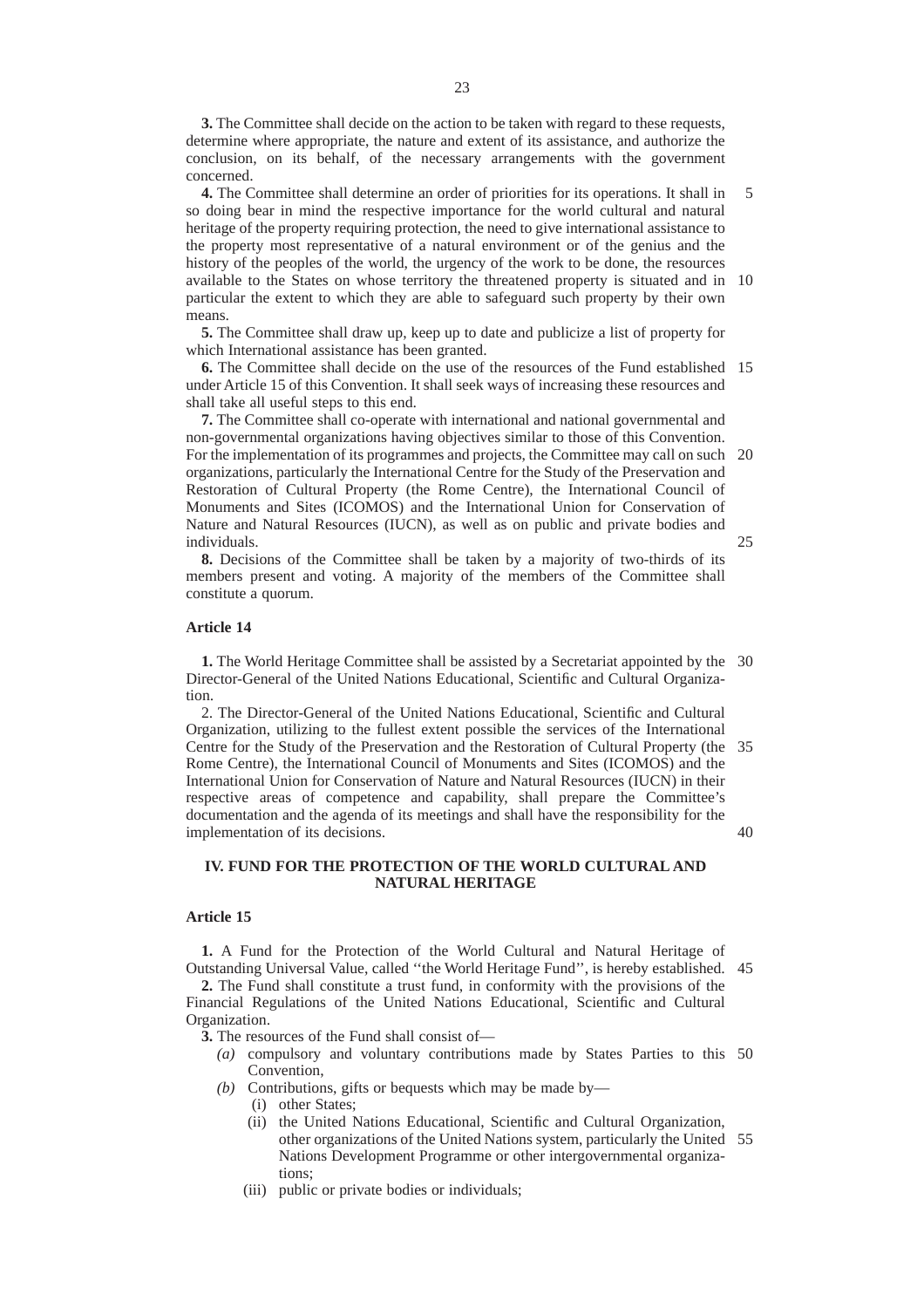- *(c)* any interest due on the resources of the Fund;
- *(d)* funds raised by collections and receipts from events organized for the benefit of the fund; and
- *(e)* all other resources authorized by the Fund's regulations, as drawn up by the World Heritage Committee.

**4.** Contributions to the Fund and other forms of assistance made available to the Committee may be used only for such purposes as the Committee shall define. The Committee may accept contributions to be used only for a certain programme or project, provided that the Committee shall have decided on the implementation of such programme or project. No political conditions may be attached to contributions made to 10 the Fund.

#### **Article 16**

**1.** Without prejudice to any supplementary voluntary contribution, the States Parties to this Convention undertake to pay regularly, every two years, to the World Heritage Fund, contributions, the amount of which, in the form of a uniform percentage 15 applicable to all States, shall be determined by the General Assembly of States Parties to the Convention, meeting during the sessions of the General Conference of the United Nations Educational, Scientific and Cultural Organization. This decision of the General Assembly requires the majority of the States Parties present and voting, which have not made the declaration referred to in paragraph 2 of this Article. In no case shall the 20 compulsory contribution of States Parties to the Convention exceed 1% of the contribution to the regular budget of the United Nations Educational, Scientific and Cultural Organization.

**2.** However, each State referred to in Article 31 or in Article 32 of this Convention may declare, at the time of the deposit of its instrument of ratification, acceptance or 25 accession, that it shall not be bound by the provisions of paragraph 1 of this Article.

**3.** A State Party to the Convention which has made the declaration referred to in paragraph 2 of this Article may at any time withdraw the said declaration by notifying the Director-General of the United Nations Educational, Scientific and Cultural Organization. However, the withdrawal of the declaration shall not take effect in regard 30 to the compulsory contribution due by the State until the date of the subsequent General Assembly of States parties to the Convention.

**4.** In order that the Committee may be able to plan its operations effectively, the contributions of States Parties to this Convention which have made the declaration referred to in paragraph 2 of this Article, shall be paid on a regular basis, at least every 35 two years, and should not be less than the contributions which they should have paid if they had been bound by the provisions of paragraph 1 of this Article.

**5.** Any State Party to the Convention which is in arrears with the payment of its compulsory or voluntary contribution for the current year and the calendar year immediately preceding it shall not be eligible as a Member of the World Heritage 40 Committee, although this provision shall not apply to the first election. The terms of office of any such State which is already a member of the Committee shall terminate at the time of the elections provided for in Article 8, paragraph 1 of this Convention.

#### **Article 17**

The States Parties to this Convention shall consider or encourage the establishment of 45 national public and private foundations or associations whose purpose is to invite donations for the protection of the cultural and natural heritage as defined in Articles 1 and 2 of this Convention.

#### **Article 18**

The States Parties to this Convention shall give their assistance to international 50fund-raising campaigns organized for the World Heritage Fund under the auspices of the United Nations Educational, Scientific and Cultural Organization. They shall facilitate collections made by the bodies mentioned in paragraph 3 of Article 15 for this purpose.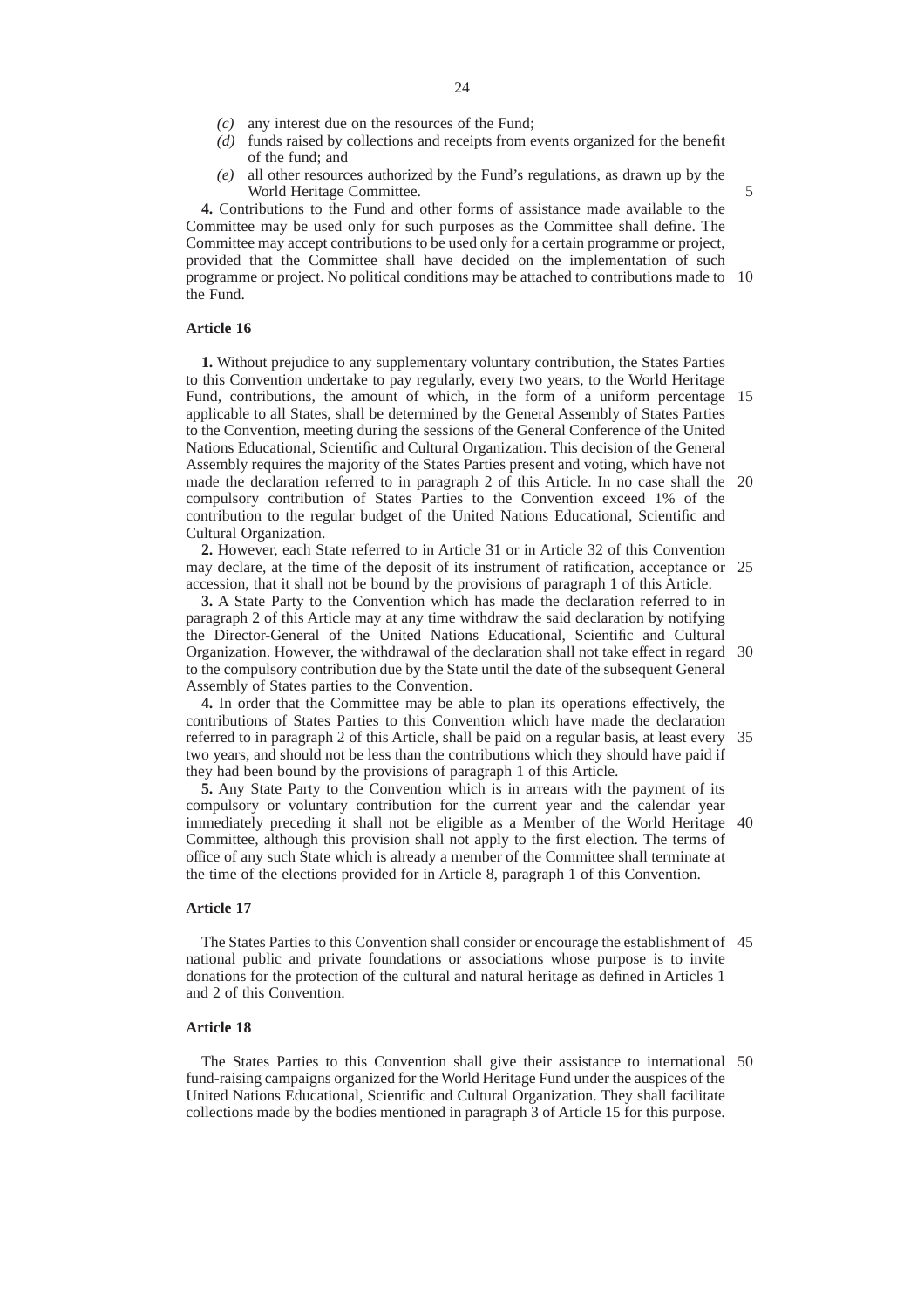#### **V. CONDITIONS AND ARRANGEMENTS FOR INTERNATIONAL ASSISTANCE**

#### **Article 19**

Any State Party to this Convention may request international assistance for property forming part of the cultural or natural heritage of outstanding universal value situated within its territory. It shall submit with its request such information and documentation provided for in Article 21 as it has in its possession and as will enable the Committee to come to a decision. 5

#### **Article 20**

Subject to the provisions of paragraph 2 of Article 13, sub-paragraph *(c)* of Article 22 10 and Article 23, international assistance provided for by this Convention may be granted only to property forming part of the cultural and natural heritage which the World Heritage Committee has decided, or may decide, to enter in one of the lists mentioned in paragraphs 2 and 4 of Article 11.

#### **Article 21**

**1.** The World Heritage Committee shall define the procedure by which requests to it for international assistance shall be considered and shall specify the content of the request, which should define the operation contemplated, the work that is necessary, the expected cost thereof, the degree of urgency and the reasons why the resources of the State requesting assistance do not allow it to meet all the expenses. Such requests shall be supported by experts' reports whenever possible. 20

**2.** Requests based upon disasters or natural calamities should, by reasons of the urgent work which they may involve, be given immediate, priority consideration by the Committee, which should have a reserve fund at its disposal against such contingencies.

**3.** Before coming to a decision, the Committee shall carry out such studies and 25 consultations as it deems necessary.

#### **Article 22**

Assistance granted by the World Heritage Fund may take the following forms—

- *(a)* studies concerning the artistic, scientific and technical problems raised by the protection, conservation, presentation and rehabilitation of the cultural and 30 natural heritage, as defined in paragraphs 2 and 4 of Article 11 of this Convention;
- *(b)* provisions of experts, technicians and skilled labour to ensure that the approved work is correctly carried out;
- *(c)* training of staff and specialists at all levels in the field of identification, 35 protection, conservation, presentation and rehabilitation of the cultural and natural heritage;
- *(d)* supply of equipment which the State concerned does not possess or is not in a position to acquire;
- *(e)* low-interest or interest-free loans which might be repayable on a long-term 40 basis;
- *(f)* the granting, in exceptional cases and for special reasons, of non-repayable subsidies.

#### **Article 23**

The World Heritage Committee may also provide international assistance to national 45 or regional centres for the training of staff and specialists at all levels in the field of identification, protection, conservation, presentation and rehabilitation of the cultural and natural heritage.

#### **Article 24**

International assistance on a large scale shall be preceded by detailed scientific, 50economic and technical studies. These studies shall draw upon the most advanced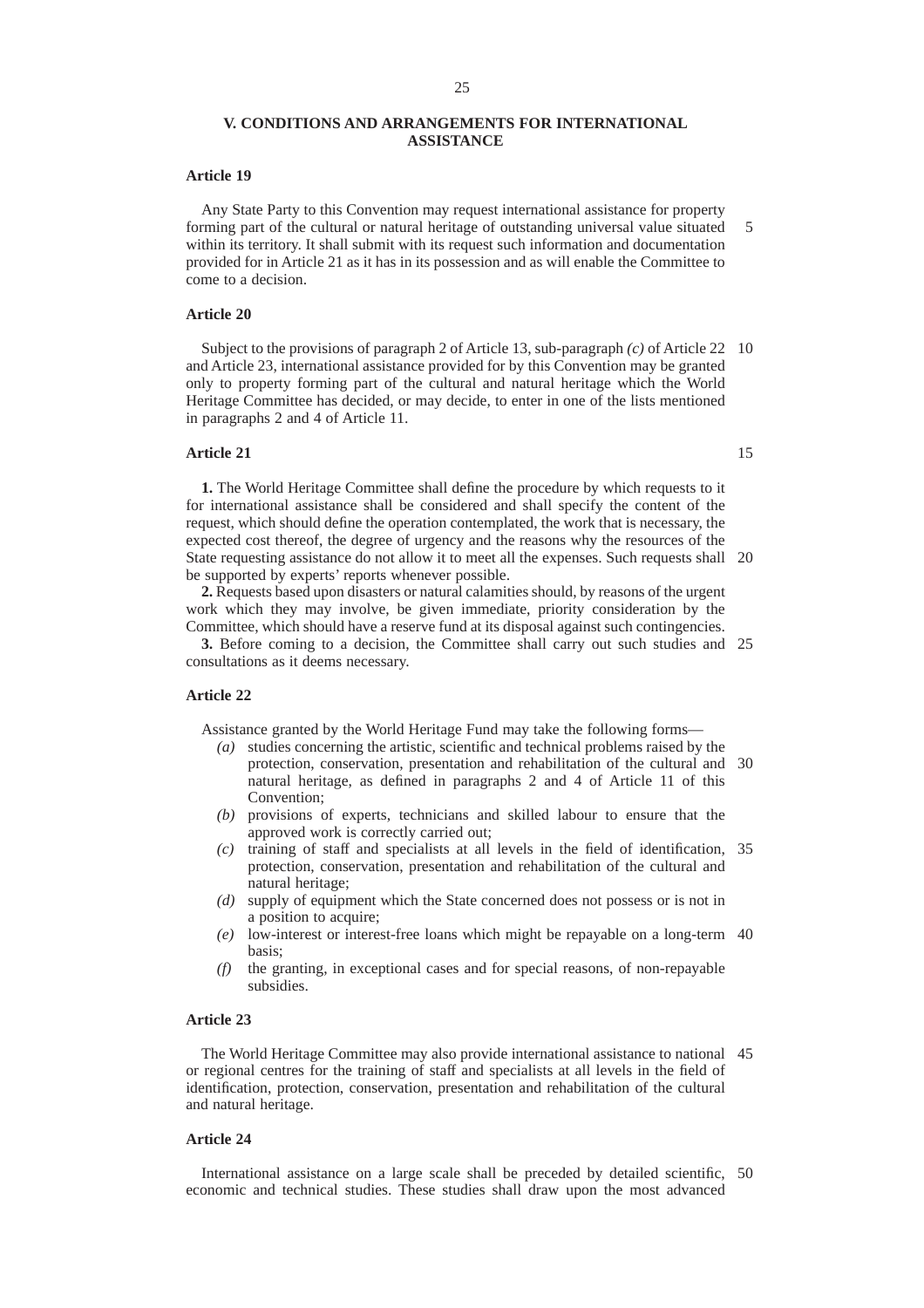techniques for the protection, conservation, presentation and rehabilitation of the natural and cultural heritage and shall be consistent with the objectives of this Convention. The studies shall also seek means of making rational use of the resources available in the State concerned.

#### **Article 25**

As a general rule, only part of the cost of work necessary shall be borne by the international community. The contribution of the State benefiting from international assistance shall constitute a substantial share of the resources devoted to each programme or project, unless its resources do not permit this.

#### **Article 26**

The World Heritage Committee and the recipient State shall define in the agreement they conclude the conditions in which a programme or project for which international assistance under the terms of this Convention is provided, shall be carried out. It shall be the responsibility of the State receiving such international assistance to continue to protect, conserve and present the property so safeguarded, in observance of the 15 conditions laid down by the agreement.

#### **VI. EDUCATIONAL PROGRAMMES**

#### **Article 27**

**1.** The States Parties to this Convention shall endeavour by all appropriate means, and in particular by educational and information programmes, to strengthen appreciation 20 and respect by their peoples of the cultural and natural heritage defined in Articles 1 and 2 of the Convention.

**2.** They shall undertake to keep the public broadly informed of the dangers threatening this heritage and of the activities carried on in pursuance of this Convention.

#### **Article 28**

States Parties to this Convention which receive international assistance under the Convention shall take appropriate measures to make known the importance of the property for which assistance has been received and the role played by such assistance.

#### **VII. REPORTS**

#### **Article 29**

**1.** The States Parties to this Convention shall, in the reports which they submit to the General Conference of the United Nations Educational, Scientific and Cultural Organization on dates and in a manner to be determined by it, give information on the legislative and administrative provisions which they have adopted and other action which they have taken for the application of this Convention, together with details of the 35 experience acquired in this field.

**2.** These reports shall be brought to the attention of the World Heritage Committee.

**3.** The Committee shall submit a report on its activities at each of the ordinary sessions of the General Conference of the United Nations Educational, Scientific and Cultural Organization.

#### **VIII. FINAL CLAUSES**

#### **Article 30**

This Convention is drawn up in Arabic, English, French, Russian and Spanish, the five texts being equally authoritative.

30

40

25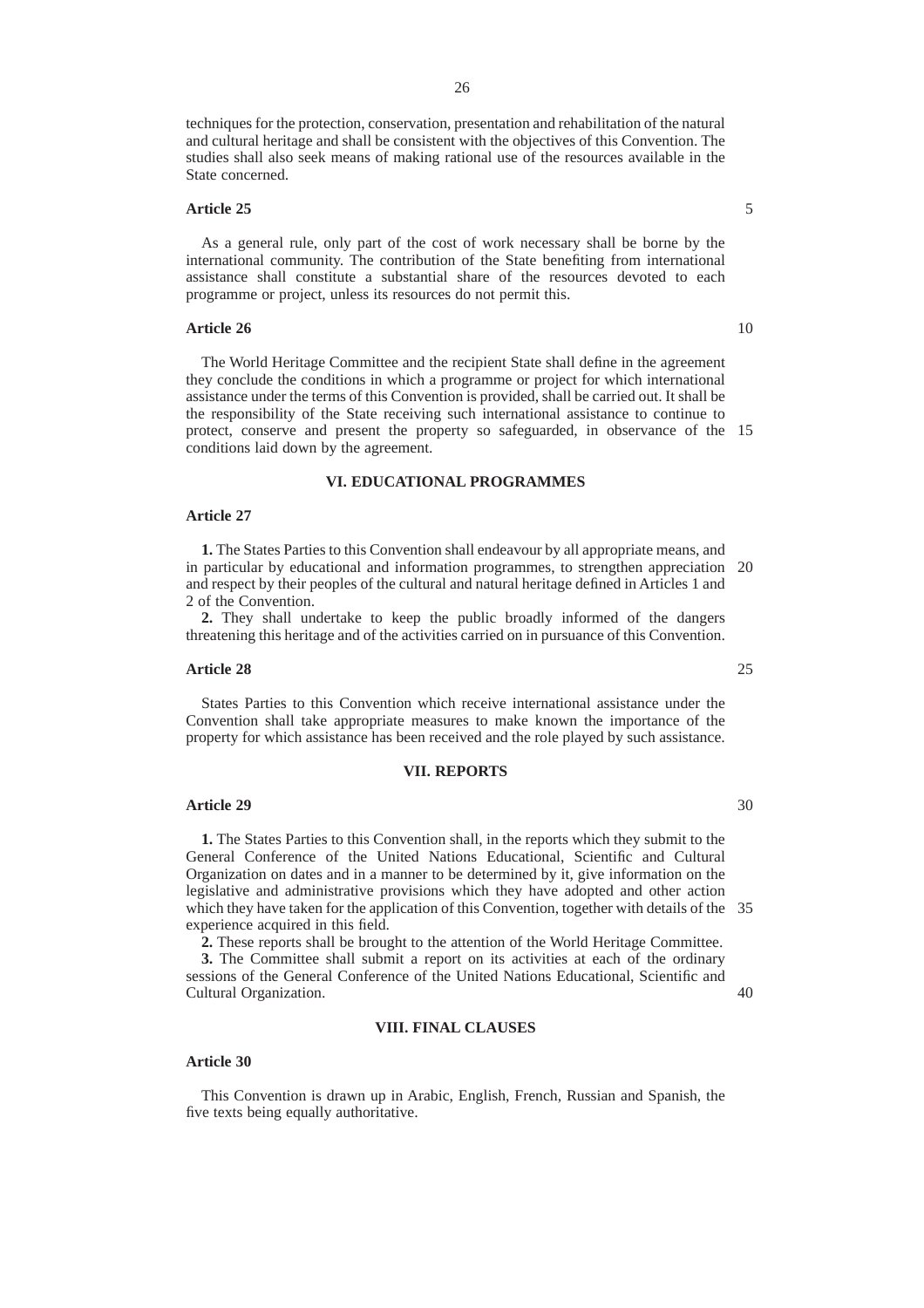#### **Article 31**

**1.** This Convention shall be subject to ratification or acceptance by States members of the United Nations Educational, Scientific and Cultural Organization in accordance with their respective constitutional procedures.

**2.** The instruments of ratification or acceptance shall be deposited with the Director-General of the United Nations Educational, Scientific and Cultural Organization. 5

#### **Article 32**

**1.** This Convention shall be open to accession by all States not members of the United Nations Educational, Scientific and Cultural Organization which are invited by the 10 General Conference of the Organization to accede to it.

**2.** Accession shall be effected by the deposit of an instrument of accession with the Director-General of the United Nations Educational, Scientific and Cultural Organization.

#### **Article 33**

This Convention shall enter into force three months after the date of the deposit of the twentieth instrument of ratification, acceptance or accession, but only with respect to those States which have deposited their respective instruments of ratification, acceptance or accession on or before that date. It shall enter into force with respect to any other State three months after the deposit of its instrument of ratification, acceptance 20 or accession.

#### **Article 34**

The following provisions shall apply to those States Parties to this Convention which have a federal or non-unitary constitutional system—

- *(a)* with regard to the provisions of this Convention, the implementation of which 25 comes under the legal jurisdiction of the federal or central legislative power, the obligations of the federal or central government shall be the same as for those States parties which are not federal States;
- *(b)* with regard to the provisions of this Convention, the implementation of which comes under the legal jurisdiction of individual constituent States, countries, 30 provinces or cantons that are not obliged by the constitutional system of the federation to take legislative measures, the federal government shall inform the competent authorities of such States, countries, provinces or cantons of the said provisions, with its recommendation for their adoption.

#### **Article 35**

**1.** Each State Party to this Convention may denounce the Convention.

**2.** The denunciation shall be notified by an instrument in writing, deposited with the Director-General of the United Nations Educational, Scientific and Cultural Organization.

**3.** The denunciation shall take effect twelve months after the receipt of the instrument 40 of denunciation. It shall not affect the financial obligations of the denouncing State until the date on which the withdrawal takes effect.

#### **Article 36**

The Director-General of the United Nations Educational, Scientific and Cultural Organization shall inform the States members of the Organization, the States not 45members of the Organization which are referred to in Article 32, as well as the United Nations, of the deposit of all the instruments of ratification, acceptance, or accession provided for in Articles 31 and 32, and of the denunciations provided for in Article 35.

35